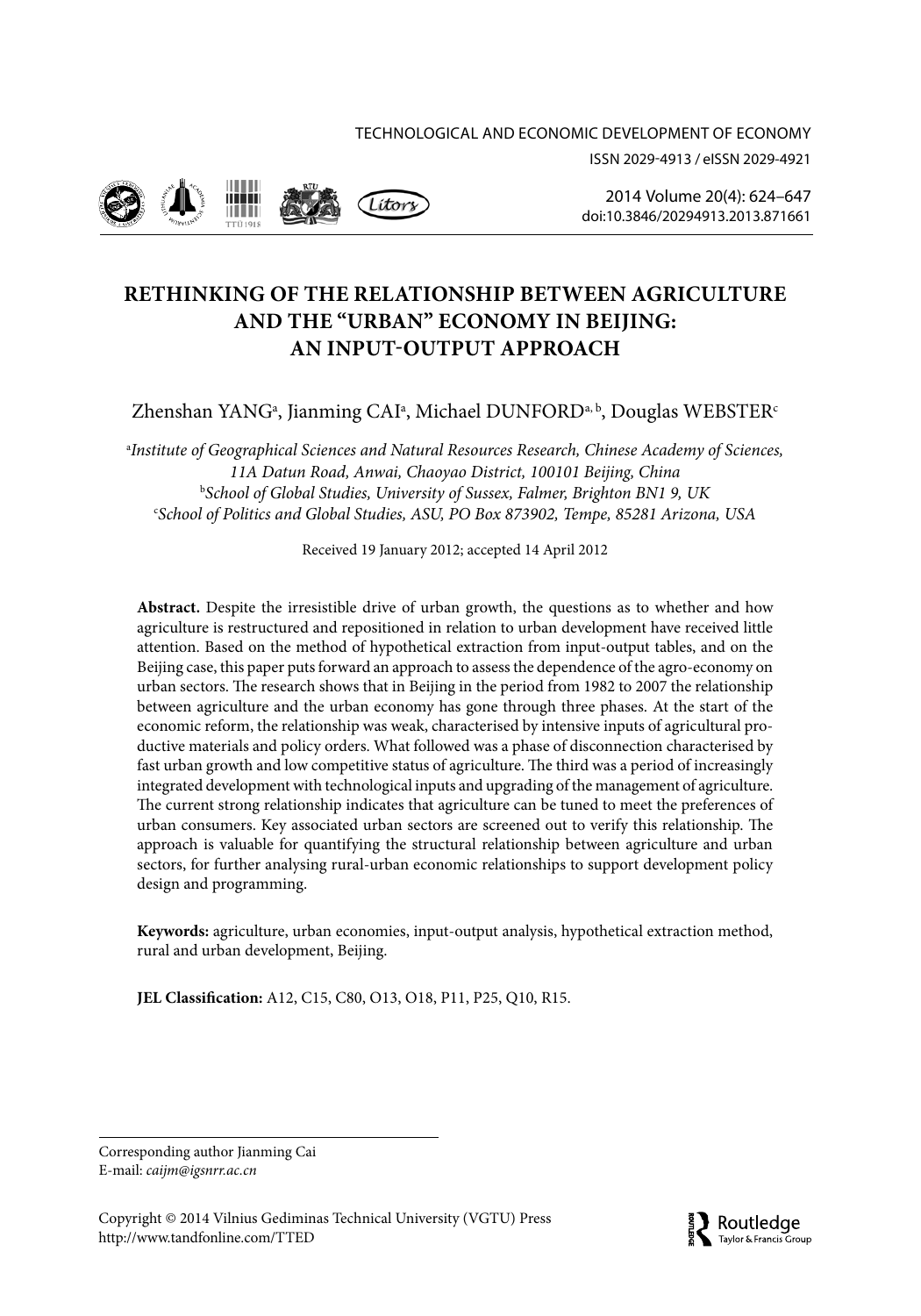### **Introduction**

Agricultural or rural development may struggle to adapt to the process of urbanisation, in particular in developing countries. For example, China has achieved spectacular economic and urban growth in the past 30 years, and yet the development status of agriculture is relatively weak, and the disparity between the rural and urban has become larger and larger (Liu *et al.* 2008). This situation is due to the low economic returns to agriculture, but is also profoundly influenced by conventional dualistic thinking about urban and rural development, which limits the promotion of agriculture in urbanised societies. A key question, not yet fully addressed, concerns the extent to which agriculture, as a fundamental driver of rural development, is dependent on "urban" economies and their growth: researchers and practitioners in particular remain unclear about the impact of urban development on agriculture. This paper presents an approach, based on Input-Output (I-O) analysis, for assessing the dependence of agriculture on "urban" economies (proxied by urban sectors) and applies it to the case of Beijing.

The interdependence of agriculture and urban economies is often under-emphasised. Formerly rural and urban areas were viewed as two separate economic systems, with few interactions (Higgins 1956; Hirschman 1958; Tacoli 1998; Bezemer, Headey 2008). Agriculture was accordingly guided and developed with little reference to urban economic activities. As a result, agricultural capital accumulation and growth was based primarily on internal linkages and multipliers, with the result that its innovative transformation was constrained. In these circumstances, it was difficult to revitalise rural areas. Rural decline often seemed an inevitable process, evident in many regions (Rutten, Boekema 2007; Markey *et al.* 2008). Agriculture also loses its attractiveness for both producers and consumers. Many famers leave their land, and citizens do not know where their food comes from. Farmland, especially around the edge of cities, is transferred to urban uses, creating (potential) challenges for environmental sustainability and food security.

Recently, a growing body of literature documents the (re-) connecting of agriculture and urban economic activities, including the development of agro-tourism, the deepening of agro-processing and the rise of local food networks (often involving high value agricultural products, e.g., organic fruit and vegetables) that closely link agro-food and the urban market (Marsden *et al.* 1999; Goodman 2004; Wilson 2007). Some of these activities have emerged in Beijing. Agro-parks, for example, have become a destination for the recreation of citizens (Yang *et al.* 2010). The ever increasing popularity of these types of agro-activities implies a rapid change of the economic relationships between agriculture and urban development, crying for new types of policy geared towards the promotion of agriculture and the further integration of urban-rural development.

This dependence of the agriculture on urban sectors is influenced and mediated by complex economic, social and institutional processes and factors. The OECD (1996) indicated that rural development is determined by a set of specific regional and local factors. These economic and social factors include rural standards of living, entrepreneurial tendencies, traditions, public and private networks, work ethic, regional identity, the quality and attractiveness of the cultural and natural environment, demographic dynamics and migration trends, and the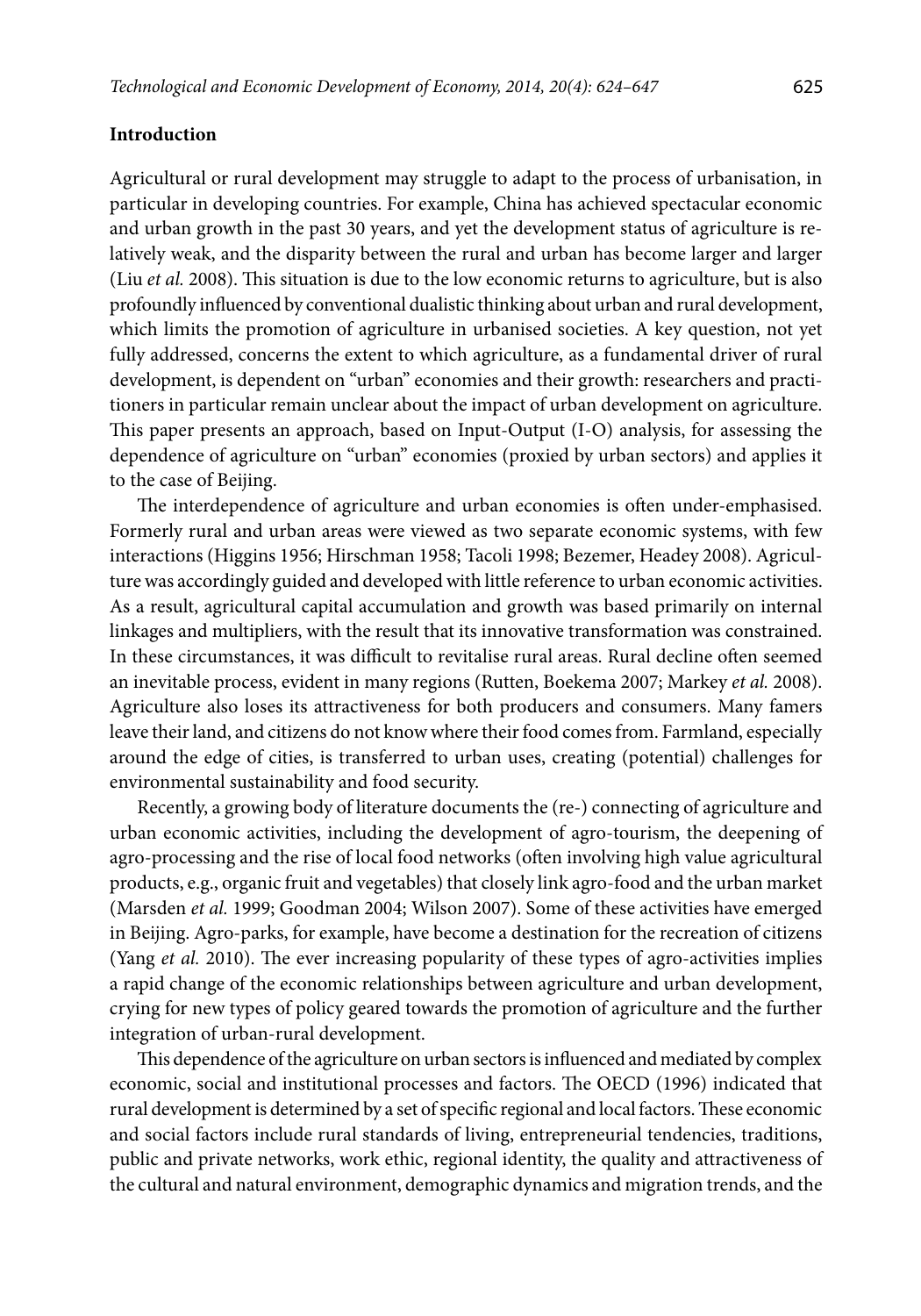social value attached to the rural idyll and rural lifestyles. Agriculture is moreover one of the sectors most strongly influenced by governments, through, for example, price subsidies and the protection of farmland. Institutional factors can also stimulate new agro-activities. Although it might not be good in conventional economic terms to cultivate agriculture in urban fringes, the growth of peri-urban agriculture is driven by multi-purpose use for the city including food production, recreation, and green space, which draw attentions from urban planners (FAO 2007). Deriving from the combination of food and environmental functions, multifunctionality in agriculture is quickly developed in Europe with the support of the Common Agricultural Policy of the European Union (Morgan *et al.* 2010).

Assessing the dependence of the agro-economy on urban sectors is complicated. Although a number of useful studies have identified the linkages between these two sectors (Adeyemi 2000; Wilson 2008; Holmes 2009), there is little quantitative analysis concerning the relationship. To help fill this gap, this paper focuses on the structural dependence of agriculture on urban economies and systematically investigates it by means of the Hypothetic Extraction Method (HEM) of Input-Output (I-O) analysis. This approach is tested in Beijing Municipality. This Municipality considerably over bounds the built-up urban area. A majority of the land area is rural, providing an area to examine and analyse the relationship between structural change in agriculture and the development of the urban market.

More specifically, the paper addresses three questions: (1) To what extent does agriculture as a whole depend on urban sectors?; (2) what urban industries are most closely related to agriculture?; and (3) how do internal relationships within the agricultural sector change with urban development? To our knowledge, this paper involves the first attempt to apply I-O analysis in a study of the relationship between agricultural and urban development.

The rest of the paper is divided into four sections. The next section reviews and discusses the industrial linkages between agriculture and urban sectors and assesses the usefulness of I-O in examining these relationships. The third section deals with the specific context examining the relationships between the agro-economy and urban development in China, particularly in the Beijing Municipality. In the fourth section, the use and relevance of HEM in measuring the dependence of agriculture on urban economies is elaborated. The fifth section presents the results of our I-O analysis. The paper concludes by discussing the changing of agriculture with the urban development, and the role of the method deployed, as a decision support tool to facilitate policy analysis oriented to furthering promotion agricultural development.

## **1. The case for identifying agriculture-industry linkages utilizing Input-Output methods**

Despite some negative impacts of urban development on agriculture such as the loss of farmland to urban uses, the rapid advance of technologies and information systems has increased the possibilities for agricultural development (Marsden *et al.* 2002; Ortiz-Miranda *et al.* 2010; Liu, Zhang 2011). With urban development, agriculture experiences profound structural transformation. This process includes the deepening of agriculture-industry value chains, the integration of agro-production with non-agro activities, the re-ordering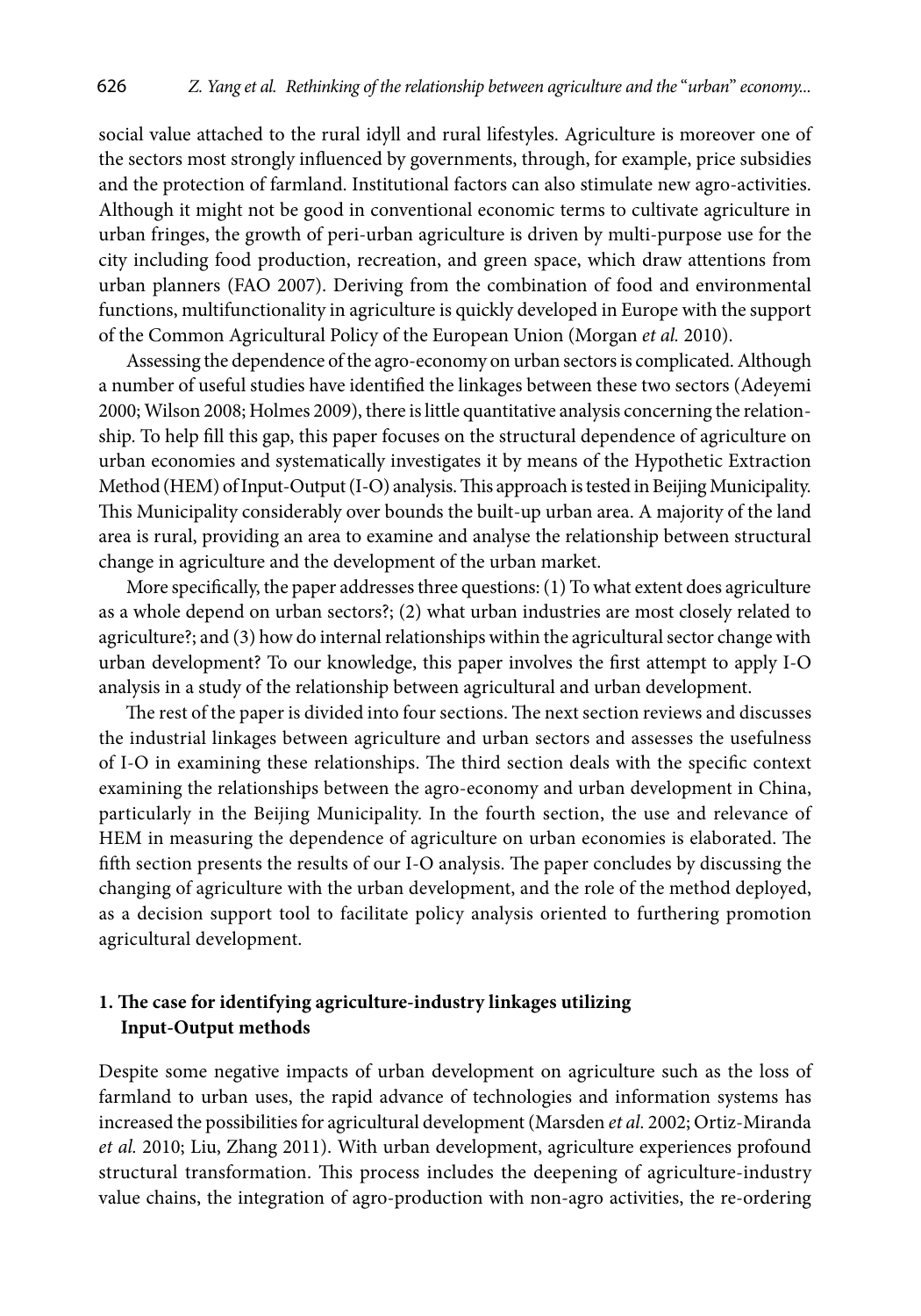of agricultural production through farm labour relocation and the reorganisation of rural resources (Ortiz-Miranda *et al.* 2010).

Examples of urban-market induced structural change include urban agriculture and multifunctional agriculture (Holmes 2006; Mougeot 2006; Evans 2010; Mawois *et al.* 2011). Agro-tourism, for example, as one of the main forms of urban agriculture, combines agriculture and tourism to increase agricultural incomes and revitalise rural areas (Yang *et al.* 2010). Food processing becomes more and more sophisticated as its chain is extended to produce customised products (Donald, Blay-Palmer 2006). These new forms of agricultural development indicate how the development of urban markets provide external sources of agricultural income and how agriculture and urban areas can have intrinsically strong connections. A deepening and strengthening of agriculture's local economic interactions could make its development more sustainable (Winter 2003).

These findings, usually based on case-studies, however only document a part of the changes in agriculture that accompany urban development. The overall relationship between agriculture and urban economies remains unclear. In the face of rapid urbanisation, Hoggart and Paniagua (2001) argue for a holistic analytical approach to examine changing agricultural processes. As structural change and new forms of agriculture are closely related (Noguera-Méndez, Semitiel-García 2011), functional structural analysis may help understanding changes in the relationship between agriculture and urban development. Through the multiplicative process, or namely ratios, the efficiency of one sector's development can be more appropriately estimated and the sector can be better positioned within the economic system in decision making (Brauers, Zavadskas 2010).

There are opportunities to improve the economic performance of agriculture if agriculture can increase value added through its closer articulation with non-agro sectors. At present, however, there is a research gap when it comes to identifying the key supply-chain relationships. One recent contribution addressing this research gap is the work of Noguera-Méndez and Semitiel-García (2011). Their work examines the embededness and network characteristics of agriculture in the industrial system, and identifies "core" relations of agriculture with certain sectors by means of social network analysis using national I-O data for Spain. It is rare however to see an analysis of the economic flows between agriculture and urban sectors for a city/region, and therefore current research cannot adequately support the design of strategies for agricultural development in urbanised societies. As Meijerink and Roza (2007) argue, many failures in agricultural and rural development derive from the fact that they ignore or fail to put sufficient emphasis on the role of non-agricultural sectors, and their synergies with agriculture.

To examine these interdependencies at a macro- and a regional-scale this research draws on an Input-Output (I-O) approach, as it can capture inter-sectoral relationships for an entire economy. I-O linkages are a useful tool to identify the unanticipated impacts of sectoral policies (Noguera-Méndez, Semitiel-García 2011). The I-O approach permits a more comprehensive identification of changes in the relationships between agricultural and urban supply chains than case studies. In addition, I-O analysis facilitates an understanding of changes in industrial linkages, which can stimulate innovation in agricultural development, by recombining and reconfiguring resources to create outcomes adapted to the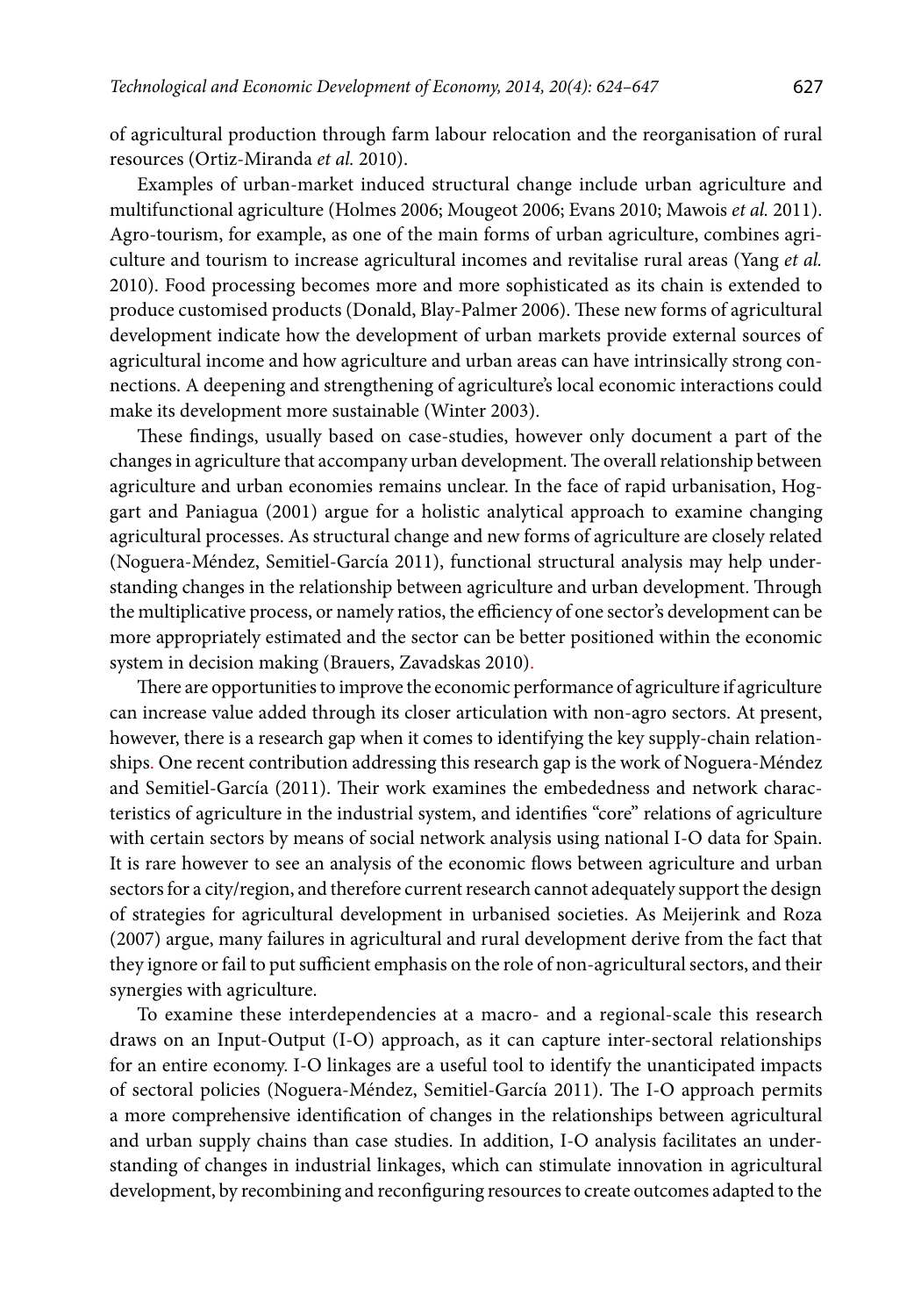urban market (Goodman 2004). For example, exogenous factors could be introduced into agriculture, shifting agriculture from "a homogeneous agricultural commodity market to a more segmented market" (Winter 2005: 506). As marginalised rural areas may be unable to cultivate speciality foods (Winter 2003), technological and managerial innovations that reduce marginalization and increase interdependence are crucial for the economic growth of agricultural sectors (Clark 2006).

## **2. Research case study context: Beijing and the transformation of Chinese agriculture**

China has been experiencing dramatic economic and urban growth since the start of economic reform in 1978. This rapid change initially occurred in the context of a dualistic urban-rural structure, which lead to rather different processes for urban and rural development. In contrast to the increasingly high profile of urban development, the performance of agriculture remained relatively weak. Adjusting the structure of agriculture has increasingly been advocated by policymakers to counteract rural decline, in particular by increasing farm profits and providing more sources of farmers" income (Chen, Hu 1994; Li 2010).

In order to promote agriculture and rural development, the Chinese government has recently adopted a series of measures such as the 2006 *New Countryside Development Programme* under an umbrella framework of integrated urban-rural development. The implementation of this policy initiative has involved a number of specific mechanisms, including "urban agriculture".1 Farmers have also enthusiastically explored new ways of increasing their incomes by catering for urban market preferences, by for example, growing more green organic food and providing recreational services. A recent study of agro-tourist enterprises in Beijing showed that 90 per cent of peri-urban farm incomes came from tourism (Yang *et al.* 2010).

Beijing Municipality, one of the fastest growing cities in China, was our study area. In 1978 to 2010 the urban population increased from 55 per cent to 85 per cent. Beijing's situation in 1978 and its subsequent agricultural development reflect several successive transformations in China's and in Beijing's agriculture.

In the first phase, largely from the foundation of Communist China until 1978, "State monopoly purchase and selling" (*Tougoutongxiao*, 1949–1978) prevailed. In that period, China was an economically under-developed planned economy characterised by shortages of goods, particularly food. Agriculture, from the production and processing of food to the allocation of food to consumers, was under strict government control. People had to provide vouchers to buy flour, meat, eggs, sugar, and even to buy meals in restaurants. The second phase was one of Rural Economy reform lasting from 1978 until 1992. Agricultural productivity was dramatically enhanced, indicated by the increased share of agriculture in the Municipal Gross Domestic Product (MGDP) and rising agricultural output value (Fig. 1). The third phase lasting from

<sup>1</sup> Urban agriculture emerged in China in the 1990s, especially in large city regions such as Beijing, Shanghai, Tianjin, Chengdu and Wuhan. It became a key factor in stimulating rural-urban integration in China through the development of multifunctional agro-economies involving agro-processing and agro-tourism.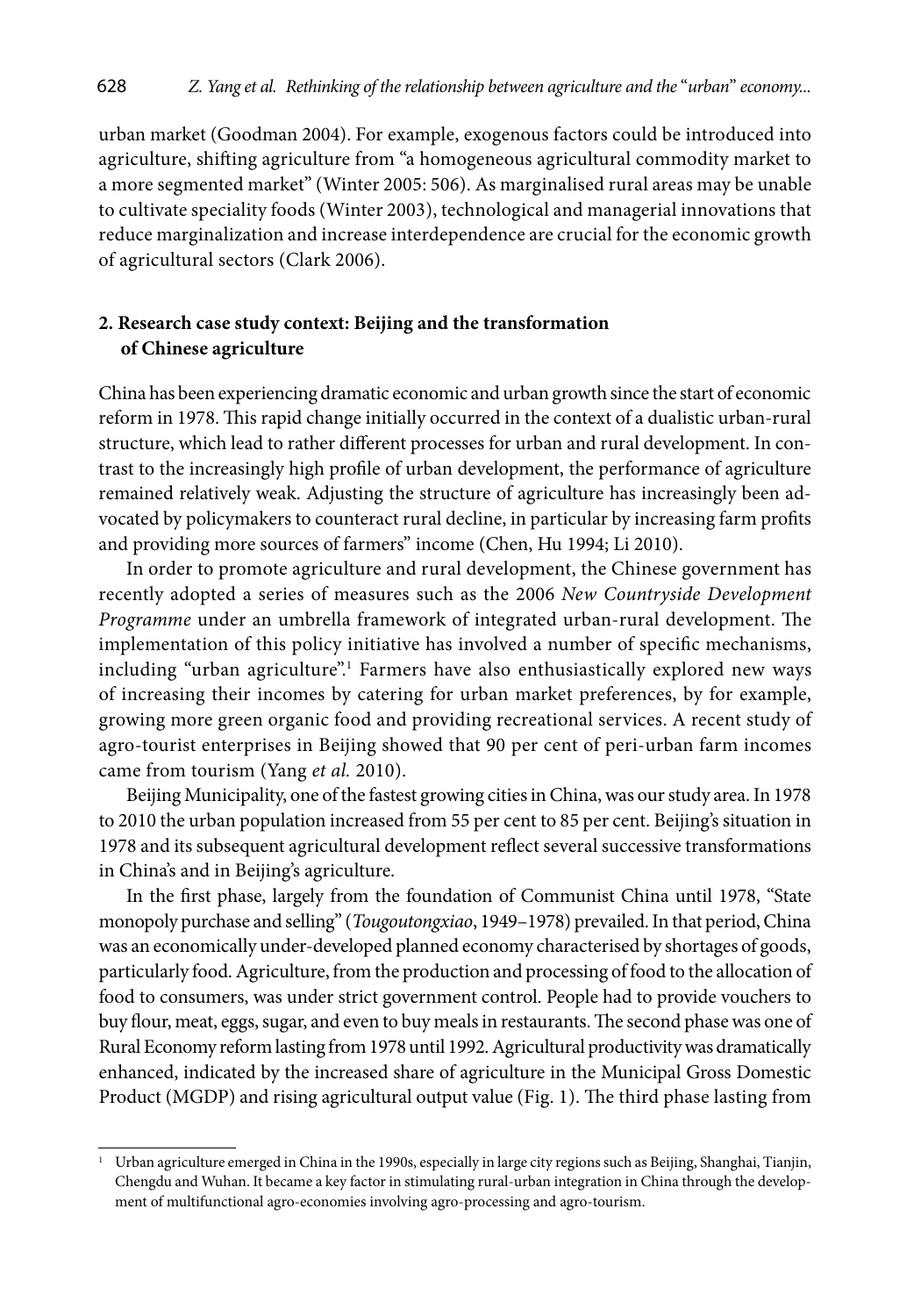1992 until the early 2000s was one in which agricultural development faced fast urban growth. Economic reform was gradually extended to the non-agricultural urban economy, with far-reaching consequences for agricultural development, as indicated by the dramatic decline of the share of agriculture in GDP, albeit with an increase in agricultural output in absolute terms, and a fall in agro-employment (Fig. 2). Many other changes, however, particularly in the structural relationships between the agro-economy and urban sectors, cannot be identified from general GDP indicators.



Fig. 1. Agricultural outputs and share of GDP in Beijing

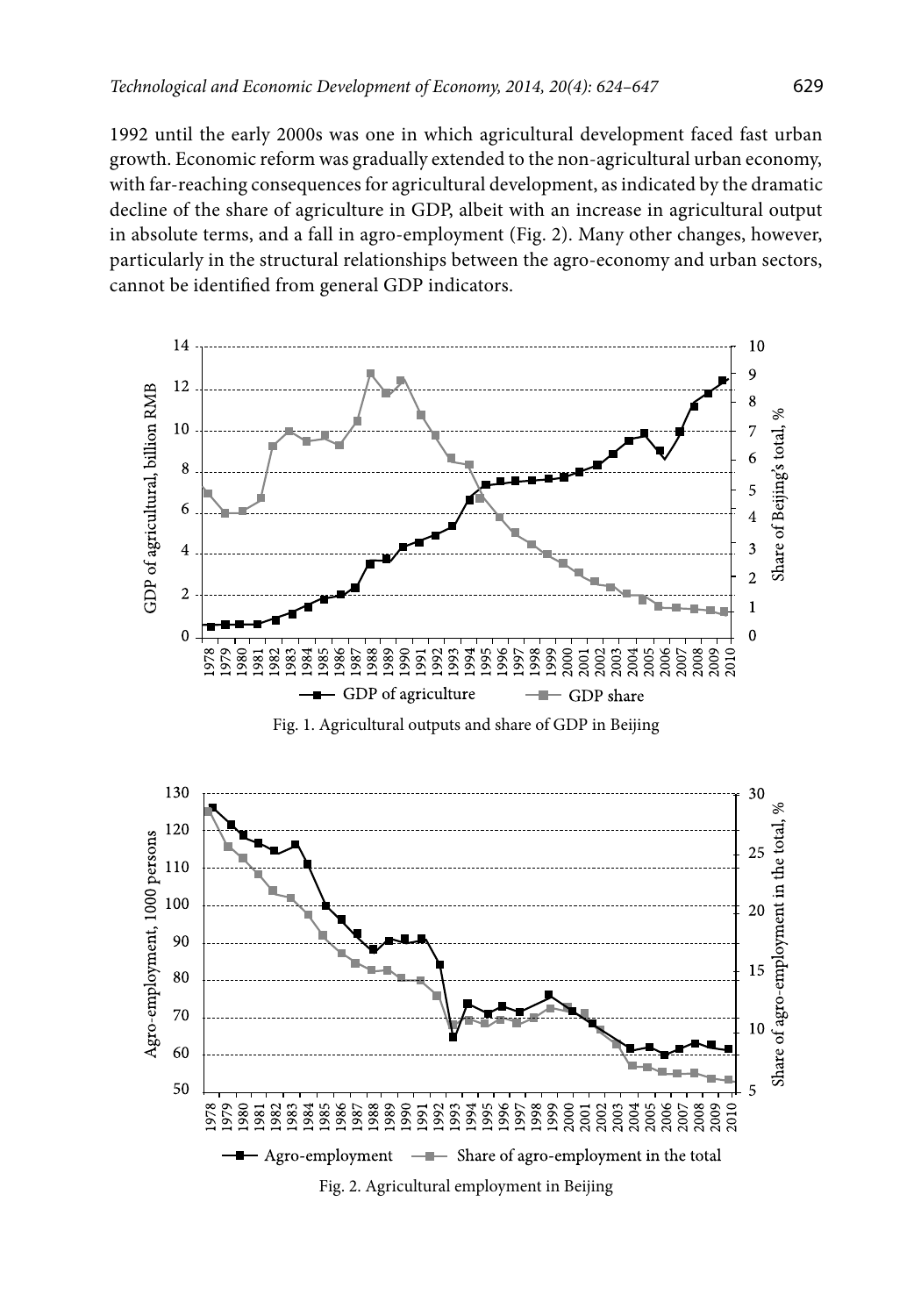In the current fourth phase the Beijing Municipal Government is encouraging a more productive and equitable integration of the urban and rural components of the economy. Needing to feed a surging urban population (Beijing Municipality's population was 19.6 million according to 2010 Census) while being sensitive to increasing social and environmental pressures, the Municipal Government paid serious attention to improving agricultural production. Particularly after 2000, in order to pursue harmonious social development, a number of measures were implemented. Among these, the most important ones include the *Urban Agriculture Development Scheme, High Tech Agriculture Promotion, the New Countryside Development Programme and the Key Small Town Development*. These policies aim to increase agricultural profits, enhance farmers' incomes and realise prosperity in rural areas. Compared to previous measures, current policy emphases have shifted from promoting agriculture itself to establishing a platform to strengthen the synergy between rural and urban development. For example, the *Urban Agriculture* Scheme is based on enhancing agricultural development by taking advantage of the fast and relatively sophisticated urban development in Beijing, which provides advanced technology and diversified markets for agriculture.

#### **3. Methodology**

#### **3.1. Data**

The dependence of agriculture on urban economies (with a proxy of urban or non-agricultural sectors) can be understood through Input-Output (I-O) analysis. The I-O table is provided by Beijing Statistical Bureau, which records local inter-sectoral transactions in Beijing. To date, 5 complete surveys are available: 1987, 1992, 1997, 2002 and 2007. The industrial classification is at the 2-digit level of Chinese classification, as detailed as information at the 2- or 3-digit level of the International Standard Industrial Classification (ISIC) of the United Nations.

The sectors were grouped into agricultural and non-agricultural industries. Accordingly, the intermediate transactions were decomposed into four parts showing the supply and demand relationships of agricultural sectors with non-agricultural sectors (Fig. 3). Final demand is equal to the value of the goods and services for each row or industry that are consumed by households (farmers and citizens) and governments, that contribute to gross inventory accumulation or are accumulated as fixed assets plus exports less imports. Reflecting the particular characteristics of a socialist market economy, the Beijing I-O table also records the value of the goods and services that were transferred as a result of government orders in and out of Beijing as a part of final demand. Gross capital formation was separately identified in the tables for 2002 and 2007. Consistent with basic accounting, row totals in input-output tables must match column totals for each industry, and intermediate sales plus final demand must equal intermediate purchases plus value added for each industry. Fig. 3 also shows that the local I-O table can be partitioned into agricultural and non-agricultural parts. This partition is helpful in understanding the flows and dependencies (supply or demand) between agriculture and urban sectors.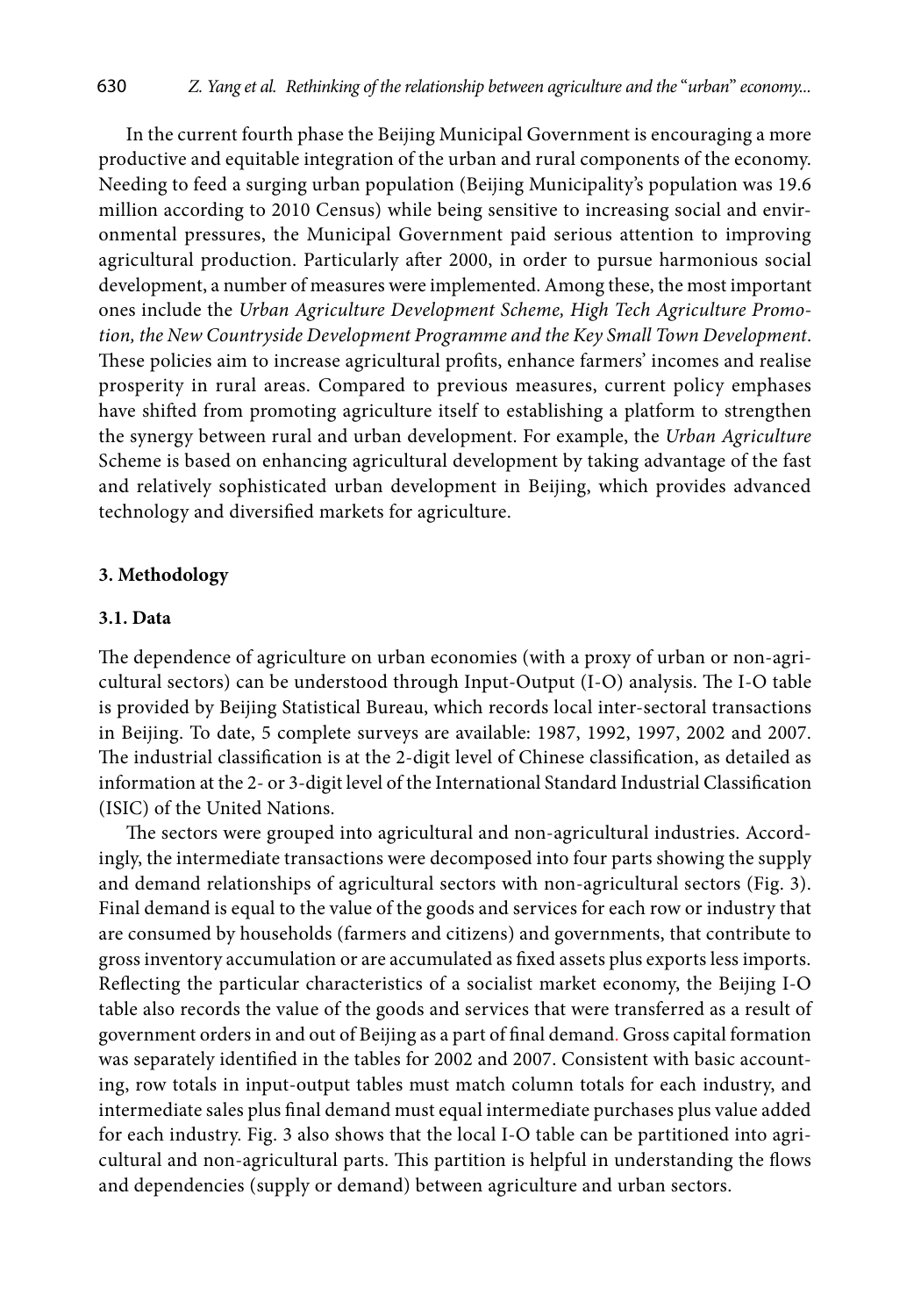

Forward linkages (on market)

Final demand = Gross inventory accumulation + Aaccumulated fixed assets + Government purchases + farmer's consumption + citizen's consumption + Gross Capital formation + Allocate and transfer out + Export - Allocate and transfer-in-Import

Value added = Depreciation + Payments to employees + Net operating surplus + Net taxes

#### Fig. 3. Understanding the dependence of agricultural sectors on non-agricultural sectors utilizing Beijing's input-out table

| Year |                                                                             | Non-agricultural sectors |                 |  |  |
|------|-----------------------------------------------------------------------------|--------------------------|-----------------|--|--|
|      | Agricultural sectors                                                        | No. of Manufacturing     | No. of Services |  |  |
| 1987 | Grain crops, Other crops, Forestry,                                         | 79                       | 22              |  |  |
| 1992 | Livestock, Fishery and Other agriculture                                    | 79                       | 26              |  |  |
| 1997 | Crops, Forestry, Livestock, Fishery, Other<br>agriculture and Agro-services | 79                       | 31              |  |  |
| 2002 | Crops, Forestry, Livestock, Fishery, and                                    | 79                       | 40              |  |  |
| 2007 | Agro-services                                                               | 87                       | 40              |  |  |

Table 1. Description of input-output data for Beijing

*Note*: the sector without trades was omitted.

Table 1 summarises the way the sectors were partitioned. Of course some industrial and service activities are located in rural areas. This development can be seen as reflecting the urbanisation of the countryside. There were some changes over time in the classification of industries. Grain crops and other crops were gradually combined, and agricultural services were identified from 1997. The latter change was a response to the widening of agro-activities to include recreational demands, food tourism, etc., all of which grew in response to the growth of the urban economy of Beijing, and particularly to the rapid rise of Beijing's middle class. The overall increase in the number of services and manufacturing industries reflects increasing specialization and the increasing sophistication of the urban economy.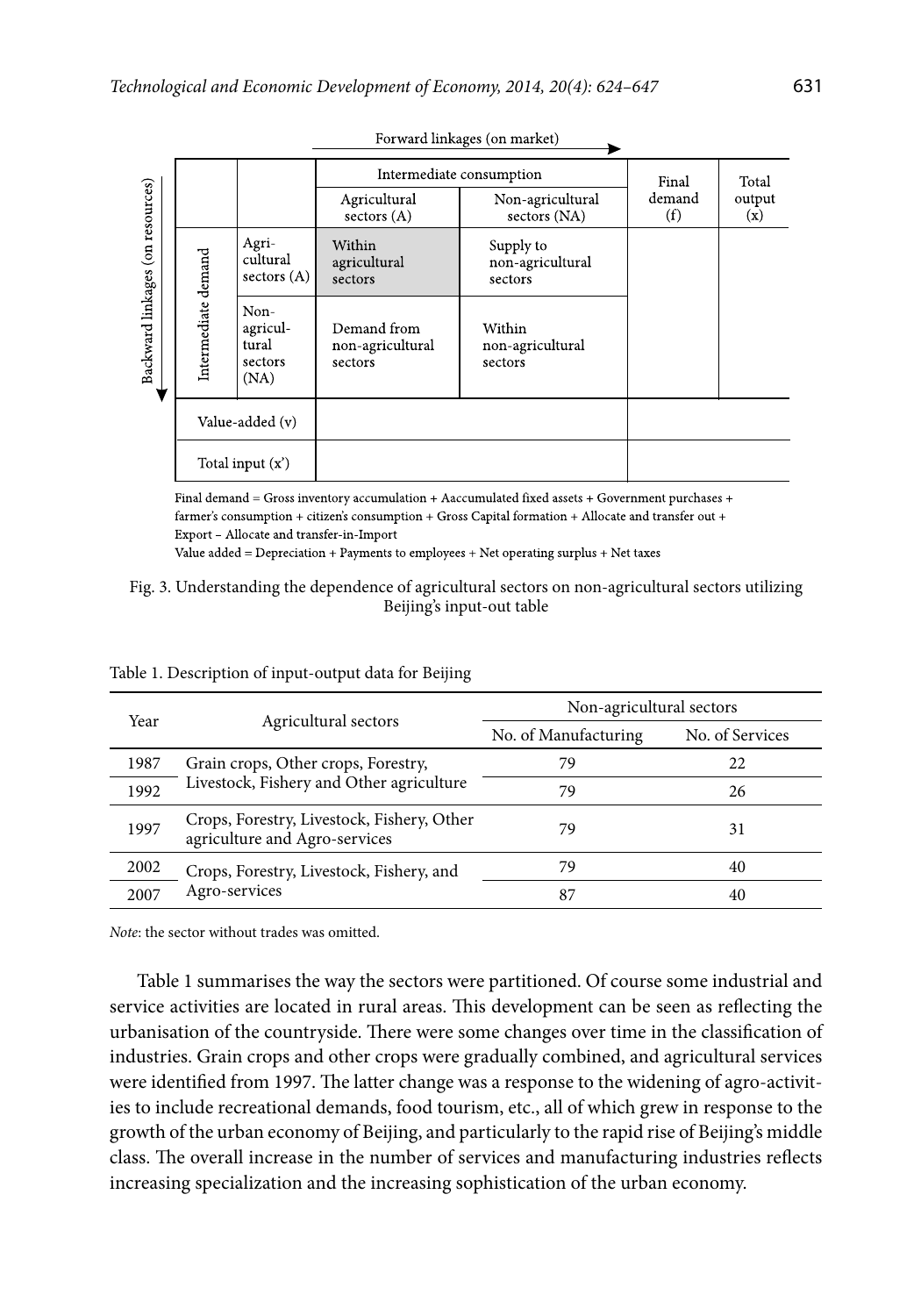#### **3.2. The Hypothetical Extraction Method (HEM)**

I-O accounts are of central importance in regional science in evaluating the role and nature of market interdependencies. The hypothetical extraction method (HEM) is used to extract a sector or group of sectors hypothetically from an economic system and to examine the influence of this extraction on other sectors in the economy. Compared with other I-O analyses, the HEM appropriately measures the economic linkages of a broader range of contemporary economic sectors (Kay *et al.* 2007). This method was originally suggested by Strassert (1968) and was developed further by Dietzenbacher and Van der Linden (1997). Recently, the HEM has attracted renewed attention in identifying and measuring the dependence of particular industries, such as energy and services, on key industries (Guerra, Sancho 2010; Temurshoev 2010).

To measure the dependencies and linkages of industries of analytical interest, the HEM simulates changes in the economic outputs of a region once the sectors under examination have hypothetically been extracted from the I-O table. This method identifies the direct, indirect and overall quantitative impact of the extracted industries on other sectors or on the economic system as a whole (Dietzenbacher, van der Linden 1997). In this research, agro-sectors were entirely or partially extracted to measure the relationship between agriculture and urban sectors. In this case the output differences before and after the hypothetical extraction reflect the linkages of the agricultural sector.

There are some variations in deployment of the HEM methodology reflecting different theoretical assumptions (Clements 1990; Heimler 1991; Sonis *et al.* 1995; Dietzenbacher, Van Der Linden 1997; Miller, Lahr 2001). The first main difference is whether row and column sectors are simultaneously extracted from input-output tables. The second is whether the intermediate trades of the sectors under investigation are eliminated from input-output tables or designated as zeros (Dietzenbacher, Van Der Linden 1997).

Since economic transactions are increasingly not confined to a particular geographical place, economic activities might still exist even without local trades. For example, inputs to agricultural production can be directly obtained from outside the city region. Likewise, agro-products are often transported to other regions. The extracted agro-sector coefficients should therefore be designated as zeros, rather than omit the sectors from the I-O Table. In addition, backward and forward linkages were distinguished to diagnose the supply and market dependencies of agriculture on urban economies. Row and column vectors were accordingly separately extracted from the I-O table.

Specifically, in an I-O model, if  $a_{ij}$  denotes the input from sector *i* of sector *j*, and  $x_j$  denotes the output of sector *j*, *P* is the  $(n \times n)$  direct input coefficient matrix, whose elements,  $p_{ij} = a_{ij}/x_j$ , provide a snapshot of the economic interconnections among sectors in an economy at a given point in time. The *n*-element vector, *x***,** of sectoral gross outputs, can be derived via the Leontief inverse  $(I - P)^{-1}$  and the  $(n \times 1)$  vector of final demands, *f*:

$$
x = (I - P)^{-1} f.
$$
 (1)

Backward linkages were measured by the change in an economy's output if part or all the economy no longer provided goods or services to the sector under study. Extracting the sectors of interest involved constructing a direct input coefficient matrix  $P(-j)$  with  $p_{ii} = 0$  for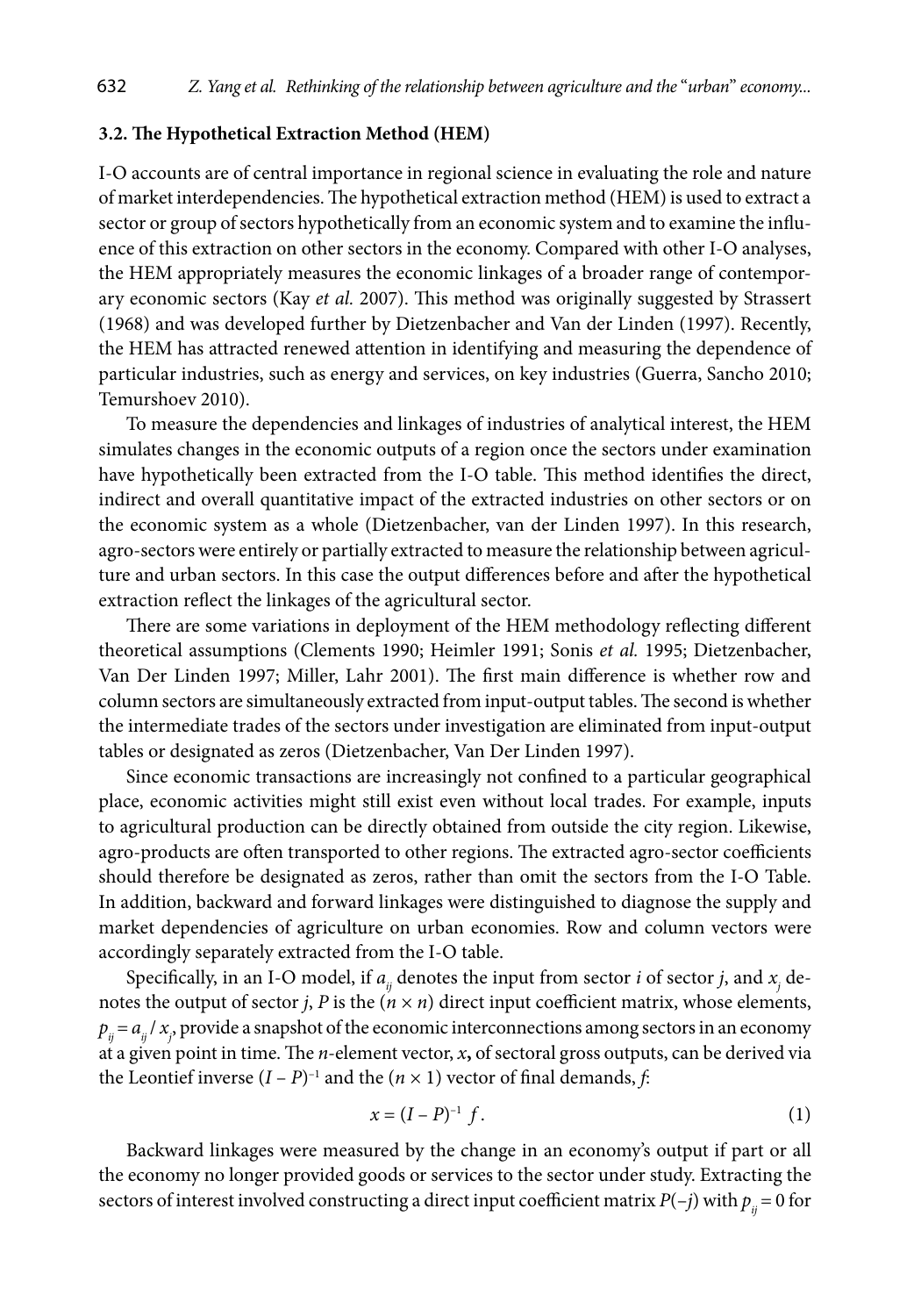the sectors, *i*, that supplied the sectors of interest *j*. Under unchanged technical conditions and production processes, output in the "reduced" economy was found as  $x(-j) = (1 - P(-j))^{-1}f$ . The decrease in output is an aggregate measure of an economy's loss, including direct, indirect and induced effects of the input from *i* to *j* disappearing, denoting the absolute value of backward linkages of sector on sector *j*:

$$
\sum_{i=1}^{n} x_i - x_i(-j). \tag{2}
$$

By analogy, forward linkages were calculated by assuming that part or all of the economy no longer demanded goods or services from the sector under study. If *S* denotes the output coefficient matrix  $s_{ij} = \frac{u_{ij}}{x}$ *i a*  $s_{ij} = \frac{v}{x_i}$  and *v* denotes the vector of added value, then the input vector can be derived as  $x' = v(I - S)^{-1}$ . Extracting the sectors of interest involved constructing a direct output coefficient matrix,  $S(-i)$ , in which  $s_{ij} = 0$  for the sectors, *j* purchasing inputs from the sectors of interest *i*. The inputs of the "reduced" economy are given by  $x(-i)' = v(I - S(-i))^{-1}$ . The absolute value of the forward dependence of sector on was:

$$
\sum_{j=1}^{n} x'_j - x'_j(-i). \tag{3}
$$

Using these methods, the dependence of agricultural sectors on urban sectors measured as Pure Backward Dependence (PBD) on non-agricultural sectors and the Total Backward Dependence (TBD) on all sectors including themselves. Suppose that the I-O table with *n* sectors was partitioned into agricultural sectors and non-agricultural sectors  $k + 1$ , ..., *n*. Extracting backward linkages of agricultural sectors (*m* = 1, ..., *k*) on non-agricultural sectors involved setting  $p_{ij} = 0$  for all  $i = k + 1, ..., n$  and  $j = 1, ..., k$ **.** Given that absolute change is affected by the size of the sector, backward linkages were normalised by dividing the value of the sectoral output. Dividing Equation 2 by the total output of all agricultural sectors, *C***,** the

PBD was calculated as 1  $(x_i - x_i(-m))/c \times 100$ *n*  $i^{-\lambda}$ *i i*  $x_i - x_i(-m)$ ) / c  $\sum_{i=1} (x_i - x_i(-m))/c \times 100$  per cent. It denotes the backward dependence

of agricultural on non-agricultural sectors, relative to the agricultural output value.

Suppose, furthermore, that inputs from agro-sectors might also be obtained from outside the region, and that these inputs can be also extracted from the I-O table to approximate the total dependence of agricultural sectors on all sectors including themselves. Setting  $p_{ij} = 0$ for all  $i = 1, ..., n$  and  $j = 1, ..., k$ , the TBD was derived as 1  $(x_i - x_i(-m))/c \times 100$ *n*  $i - \lambda_i$ *i*  $(x_i - x_i(-m))/c$  $\sum_{i=1}^{\infty} (x_i - x_i(-m))/c \times 100$  per cent. Differences between TBD and PBD arise where local agro-sectors provide inputs to themselves, and reflect the Self Dependence of the Agro-economy (SDA<sub>R</sub>):

$$
SDAB = TBD - PBD.
$$
 (4)

Likewise, Pure Forward Dependence (PFD) was calculated by normalising equation (3) to give 1  $(x'_i - x'(-m))/c \times 100$ *n j j*  $x'_i - x'(-m))$  / c  $\sum_{j=1}^n (x'_j - x'(-m))/c \times 100$  per cent setting  $s_{ij} = 0$ , for all  $i = 1, ..., k$ , and  $j = k + 1, ..., n$ . Total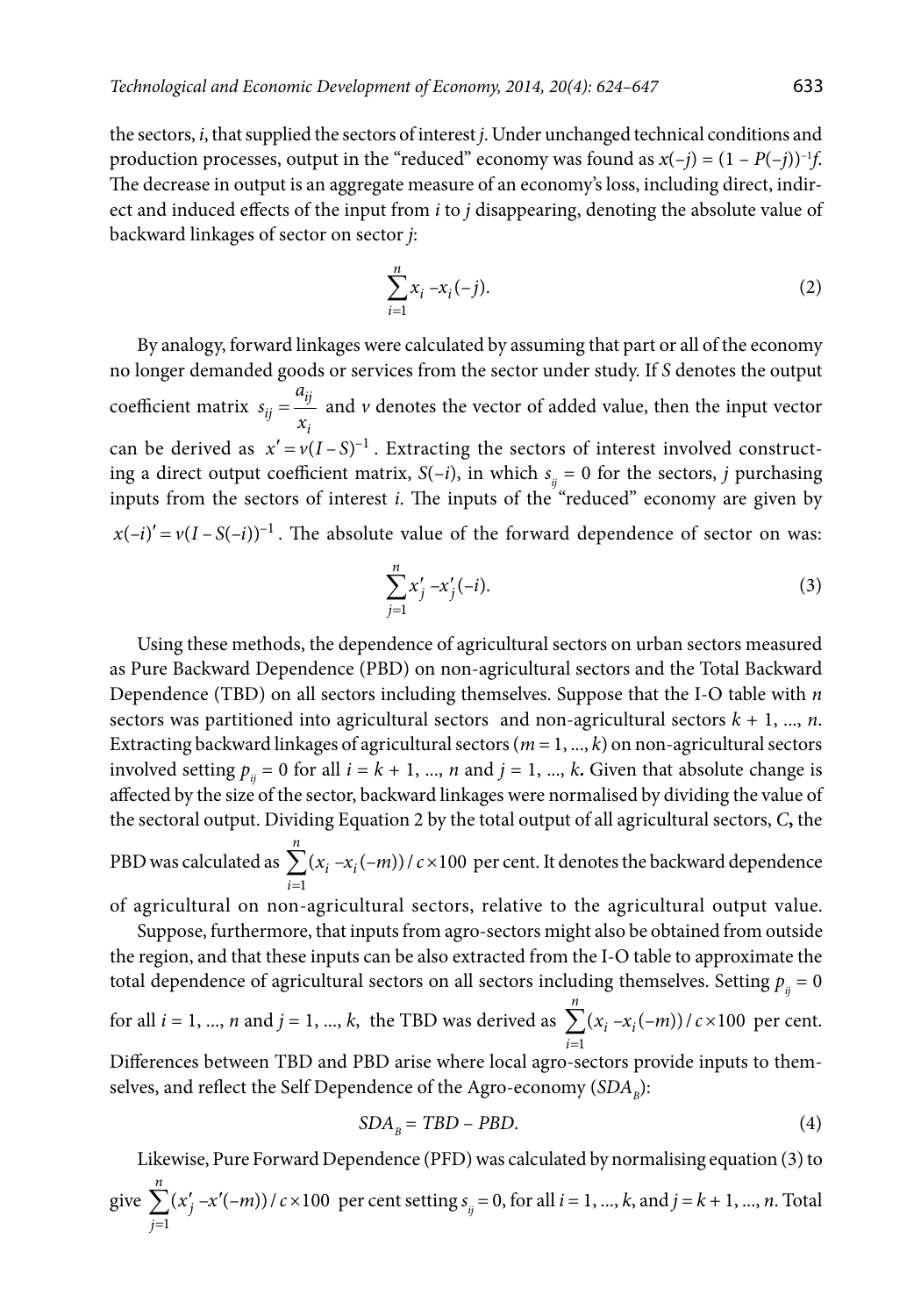#### Forward Dependence (TFD) was calculated as  $\sum (x'_i - x'(-m))/c \times 100$ 1 *j n*  $x'_{j}$  – $x'(-m)$ ) / c  $\sum_{j=1}^n (x'_j - x'(-m))/c \times 100$  per cent with  $s_{ij} = 0$ , for all *i* = 1, ..., *k*, and *j* = 1, ..., *n*. A difference between TBD and PBD arises when agro-sectors output to themselves locally, indicating the self dependence of agro-economy  $SDA<sub>F</sub>$ :

$$
SDAF = TFD - PBD.
$$
 (5)

It can be proved that *SDA = TBD – PBD = TFD – PFD* (see Appendix). This identity implies that the self-dependence of agricultural sectors was the same for backward and for forward linkages.

The HEM methodology can also be used to detect key urban sectors (Miyazawa 1976). If in partitioning an I-O table, the transactions set equal to zero are only those between a particular urban sector of interest and agro-sectors, the output of non-tested sectors is unaffected, and the dependence of the agro-economy on each urban sector can be identified as the loss of output associated with the change in pure or total linkages. Specifically, the backward dependence of agro-economy on a particular urban sector *i* is given by  $(x_i - x_i(-m))/c \times 100$  per cent.

Finally, the SDA was further developed to estimate the dependence of the agro-economy on its own sectors and internal sectoral linkages. In this case the intermediate trades of agro-sectors were in turn set equal to zero. If, for example, agro-sector *j* provided no inputs to all agro-sectors while all inputs from urban sectors remained the same, ( $a_{ii}(-j) = 0$ ,  $j \in m$ ,), and *n*

the backward dependence of the agro-economy on sector *j* is given by 1  $(x_i - x_i(-j))/c \times 100$  $i^{-\lambda}$ <sub>i</sub> *i*  $x_i - x_i(-j)$ ) / c  $\sum_{i=1} (x_i - x_i(-j)) / c \times$ *n*

per cent. Similarly, forward dependence is given by 1  $(x'_i - x'(-i))/c \times 100$ *j j*  $x'_{i}$   $-x'(-i)$ ) / c  $\sum_{j=1}$   $(x'_j - x'(-i))/c \times 100$  per cent where

 $a_{ii}(-i) = 0$ , for  $i \in m$ . These indicators measure the extent to which the agro-economy is affected by or affect its sectors, regardless of the impact of relationships with urban sectors.

#### **4. Results and discussions**

#### **4.1. Urban and self dependencies of the agro-economy**

Fig. 4 illustrates the results of the analysis of the dependencies of agriculture on urban sectors and on itself in Beijing over the period 1987–2007. As indicated in the last section, and proved in the Appendix, the self dependence of the agricultural sector is the same for backward and for forward linkages, and so Fig. 4 only shows the pure and self dependencies.

Fig. 4 indicates significant historical changes in the relationship between agriculture and urban sectors with urban development. During the planned economy era, agricultural production was under the "order" or "command" of government and the organisation of agriculture was government determined. Agriculture was entirely planned and controlled, and had very limited direct interaction with urban economies (as these relationships were mediated through government agencies). After the initial reform years, in 1987, the agro-economy's PBD on urban sectors was weak (57 per cent), while the forward linkages were stronger with urban sectors absorbing the whole of agricultural output (111 per cent), indicating that agricultural output "matched" with the demands of the urban market under a system of "state monopoly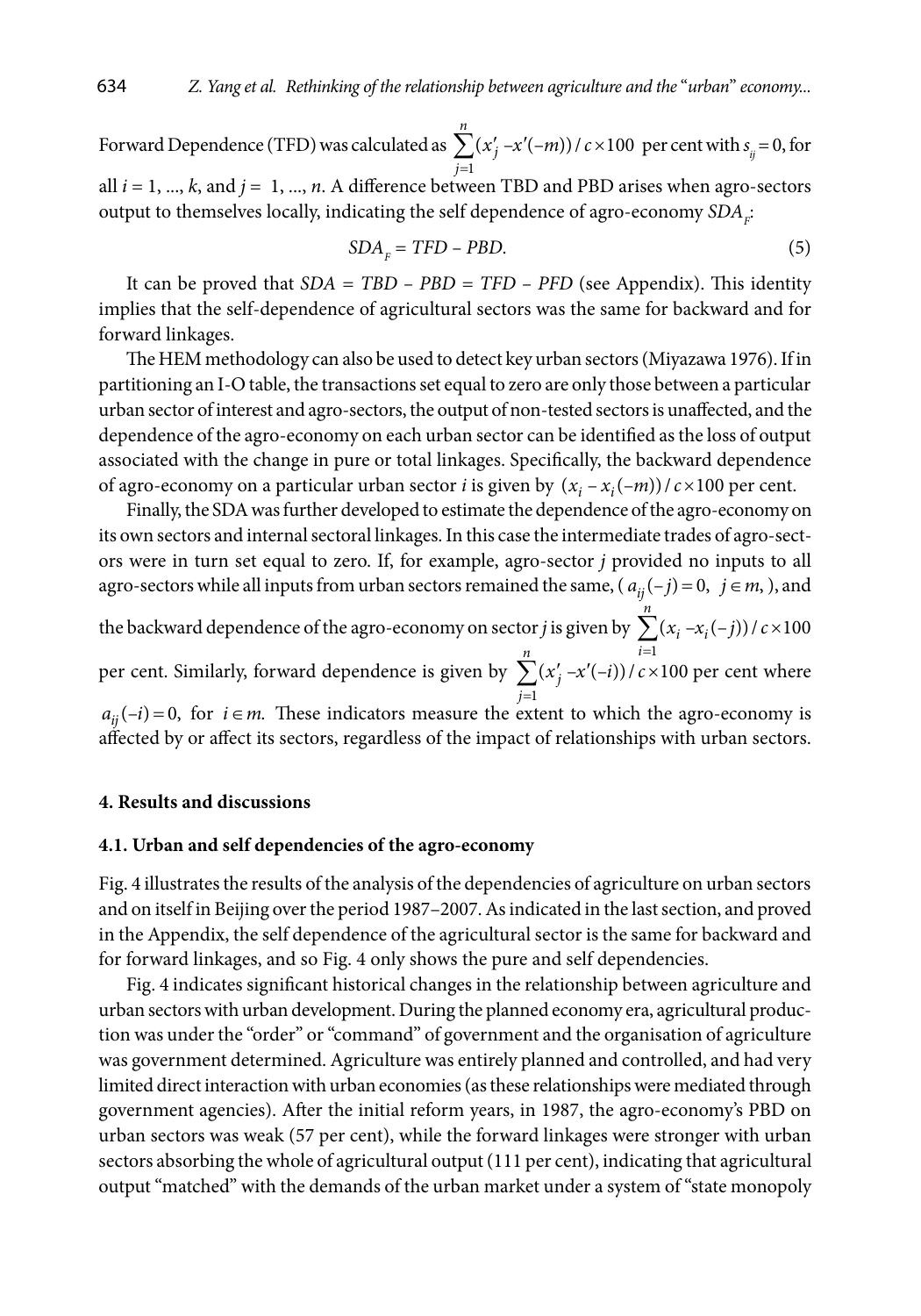

Fig. 4. Urban and self-dependencies of the agricultural sector: policy and market forces

purchase and selling". Continuing economic reform saw agricultural productivity increase, and by 1992 the value of the interaction of agriculture with urban sectors had increased, as indicated by the increase of the PBD to 116 per cent. In 1992 therefore backward dependence as measured by the PBD was greater than agricultural output, meaning that agricultural growth was heavily dependent on local inputs. A figure of less than 100 per cent may also imply that Beijing's output in terms of value was not entirely consumed by local agricultural sectors. In 1993, "state monopoly purchase and selling" was abandoned and a food market was established, encouraging the distribution and delivery of agricultural products through a real market system. One year earlier the PFD had reached 149 per cent. This increase in the PFD can be largely attributed to shortages of food, mainly vegetables and eggs. in the early 1990s. Beijing and many other Chinese cities carried out a programme for Feeding the City with Vegetable Baskets *(Cailanzi)* to ensure food safety, especially of fresh food and vegetables, in high demand from the surging urban population.

 The subsequent falls of the PBD and PFD in 1997 and 2002 meant that the dependence of agriculture on urban sectors had declined again. The reason why was that the dominance of urban activities in the Beijing economy had steadily increased, while agriculture had relatively limited structural interactions with the urban economy yet suffered from its weak competitive position in the allocation of land, labour, etc. After 1991, there was drastic drop of the share of agricultural output in the city's economy (Fig. 1). Agriculture was relatively unattractive for producers and drew on fewer local inputs. The PBD decreased to 80 per cent in 1997 and 73 per cent in 2002. On the other hand, the overall development process, including urbanisation, increased the mobility of products, enlarging the reach and scope of suppliers. With better transportation conditions, many products and productive materials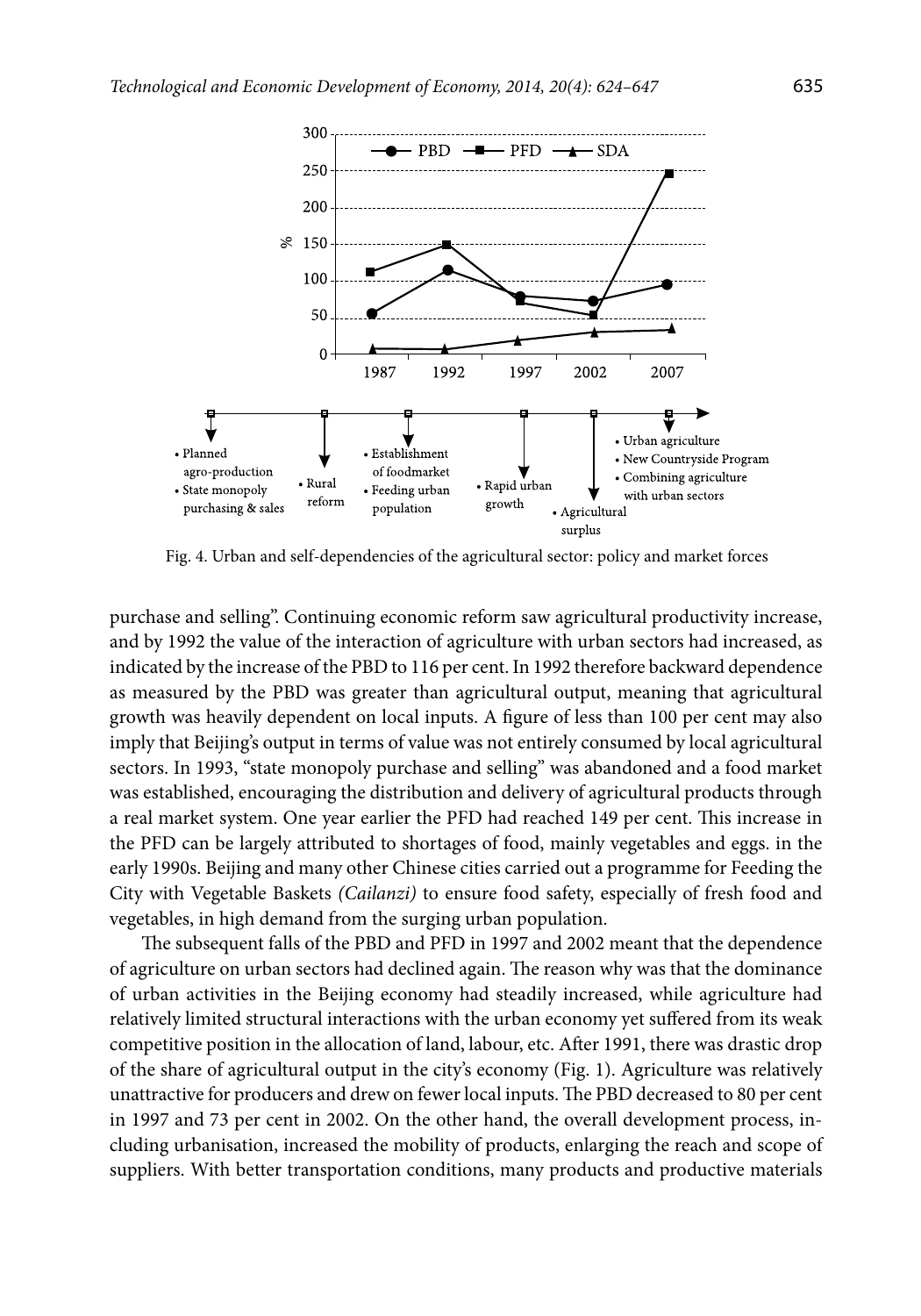from other regions arrived on the Beijing market, while some of local Beijing products were shipped to other regions. In this period, China was moreover experiencing an overall surplus of agro-products.<sup>2</sup> This surplus also contributed to the limited forward linkages of Beijing's agro-economy with the local urban market, as indicated by a PFD 72 per cent in 1997 and 54 per cent in 2002.

After 2002, agriculture was again closely linked to urban sectors, indicating the re-establishment of a strong relationship between agriculture and urban development in Beijing. The remarkable PFD for 2007 indicates a strong dependence of agriculture on the Beijing urban market. The direct, indirect and induced outputs could be almost 2.5 times the output of the agriculture. Quite differently from reflecting the measures adopted around 1992 to ensure a sufficient quantity of food, this dependence derived from the quality of food and the provision of high-quality services such as agro-tourism (Yang *et al.* 2010). The PBD also increase to 97 per cent. This higher dependence on urban sectors is attributable to the increase in technology inputs and government subsidies, especially as a result of a series of policy programmes mentioned in Section 3. Driven by high operating costs, agricultural production in Beijing moved upstream along the industrial chain into activities such as horticulture and seed production. In addition, local governments subsidised agricultural production, by for example directly providing farmers with fertilisers and pesticides, strengthening some parts of agro-industrial chains. The enhancement of the dependence of agriculture on urban sectors demonstrated that agriculture can be upgraded through the establishment of closer relationships with urban markets and increased technological relationships.

Unlike the fluctuation of the PBD and PFD, the SDA of the agriculture sector steadily grew stronger and stronger. The capacity of the agricultural sector was strengthened from the early years of economic reform, with an SDA rising from 6 per cent in 1987 to 34 per cent in 2007 when urban market was relatively fully developed. This upward trend is interesting if one considers the linkages of agriculture with urban sectors. At the beginning of the development process, inputs for agriculture were mainly agricultural materials such as animal feedstock and pesticides (which we shall later consider in relation to Beijing). These inputs are however not sufficient to enhance the capacity of agriculture, as is reflected in the SDA which remains equal to 6 per cent in 1987 and 1992. In 1997 and 2002, despite lower dependence on urban sectors, as discussed above, the SDA of the agricultural increased dramatically. This increase implies that a specialisation process was under way within the agricultural sector, making the sector more adaptive to the market, and particularly to urban consumer preferences. In 2007, the SDA reached 34 per cent with more inputs of technology (the PBD was 97 per cent). Increased agricultural capacity may also be partly attributed to the introduction of new forms of agricultural organisation: in the preceding period, agro-services emerged and grew quickly, and individual farmers joined cooperatives and agro-enterprises, thereby upgrading the organisation of their agricultural activities. Consequently, the agro-economy became more similar to the urban sector in terms of modes of operation and management.

The changing dependencies of agriculture on urban sectors and itself show that agriculture was re-structured and re-positioned with the development of the urban market. The

<sup>&</sup>lt;sup>2</sup> After 1997, many agricultural products were in relative surplus in China (Zhou 2010; Hong 1997).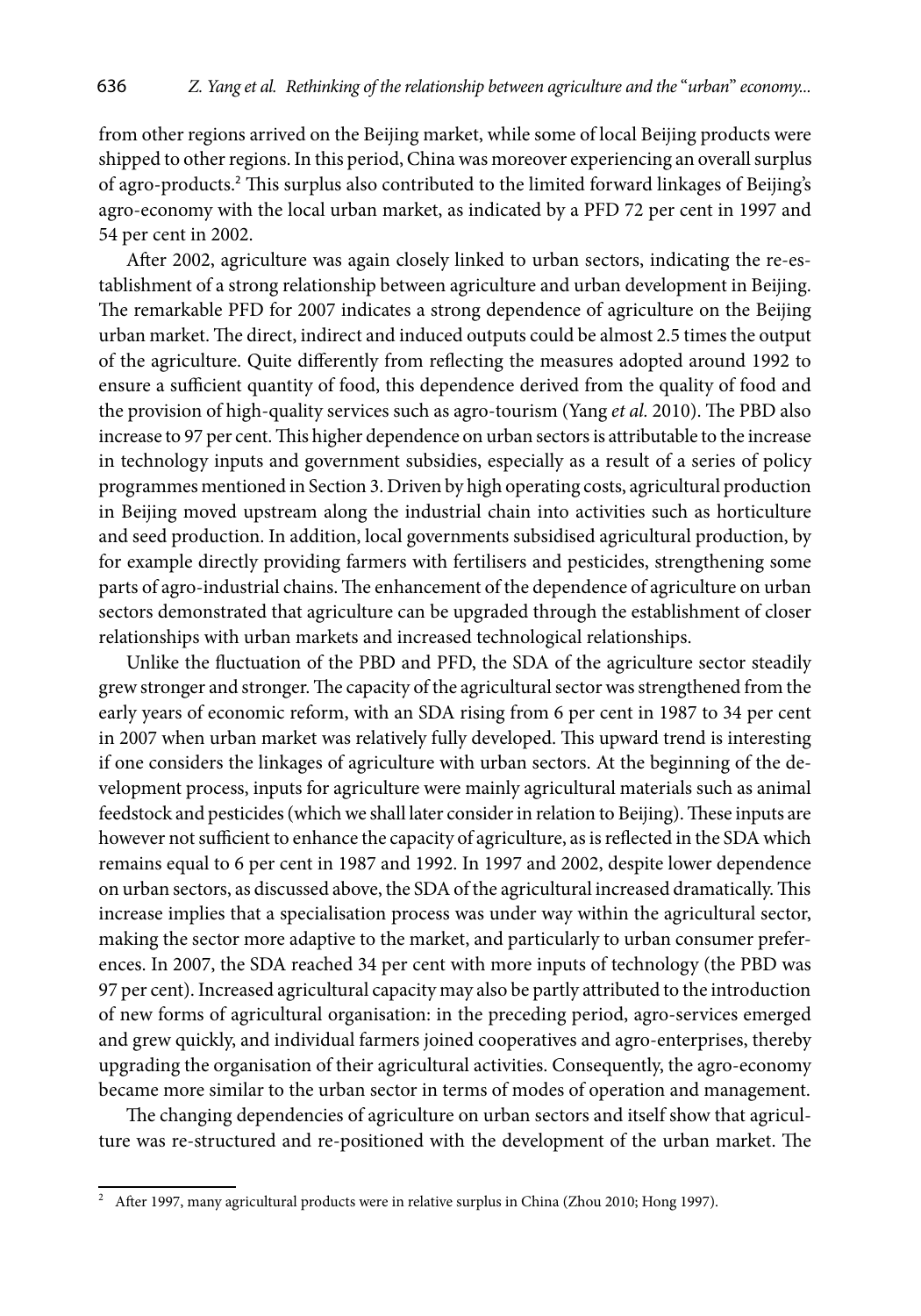analysis in this paper indicates that agriculture used to be connected with urban economies, but that the status of agriculture and of these relationships was low, involving the intensive use of inputs of traditional agricultural materials and responding to orders relating to production and distribution. Agriculture and urban activities experienced a "disconnected" period as urban sectors grew quickly and assumed positions of dominance. Subsequently, the closer interactions of agriculture and urban economies were restored with more inputs of technology and inter-relationships with other industries, such as various service sectors, strengthening the profile of agricultural development. This dynamics was also associated with self-construction of the capacity of agriculture.

### **4.2. Key urban industries related to the agro-economy**

In order to look into the relationships of agriculture with urban sectors, key urban industries were examined. Table 2 identifies the backward and forward dependencies of the key industries distinguished by the existence of coefficients greater than 10 per cent in any of the years under study. In addition, tourism, finance and information services related sectors were selected for analytical interest.

|                            |       |       | Backward dependence |      |       |         |       | Forward dependence |      |         |
|----------------------------|-------|-------|---------------------|------|-------|---------|-------|--------------------|------|---------|
|                            | 1987  | 1992  | 1997                | 2002 | 2007  | 1987    | 1992  | 1997               | 2002 | 2007    |
| Grain products             | 2.6%  | 1.3%  | 4.9%                | 0.3% | 0.8%  | 13.5%   | 7.7%  | 7.6%               | 1.6% | 2.3%    |
| Animal feedstuffs          | 10.5% | 17.0% | $0.0\%$             | 1.3% | 1.6%  | 8.4%    | 12.1% | $0.0\%$            | 1.7% | 8.5%    |
| Meat processing            | 0.2%  | 0.3%  | 0.0%                | 0.1% | 0.1%  | 15.5%   | 20.7% | 13.4%              | 7.3% | 32.2%   |
| Other food<br>processing   | 0.1%  | 0.3%  | 0.0%                | 0.5% | 0.0%  | 8.1%    | 9.3%  | 16.7%              | 5.0% | 4.1%    |
| Fertilizer                 | 1.0%  | 4.6%  | 6.3%                | 8.0% | 14.2% | $0.0\%$ | 0.0%  | 0.0%               | 0.3% | 0.0%    |
| Wearing apparel            | 0.1%  | 0.3%  | 0.1%                | 0.1% | 0.1%  | 6.0%    | 11.4% | 1.8%               | 1.0% | 3.0%    |
| Pesticides                 | 0.5%  | 23.0% | 3.8%                | 1.2% | 1.4%  | 0.0%    | 0.1%  | 0.0%               | 0.0% | $0.0\%$ |
| Pharmaceuticals            | 0.2%  | 1.1%  | 1.0%                | 2.8% | 1.1%  | 2.7%    | 2.3%  | 0.7%               | 4.0% | 13.0%   |
| Energy and water<br>supply | 1.7%  | 4.3%  | 3.2%                | 5.6% | 10.5% | 0.1%    | 0.3%  | 0.1%               | 0.1% | 1.3%    |
| Construction               | 0.0%  | 0.3%  | 0.3%                | 0.4% | 0.4%  | 1.3%    | 2.6%  | 0.9%               | 1.8% | 9.2%    |
| Food services              | 0.0%  | 1.3%  | 0.2%                | 0.4% | 0.6%  | 6.4%    | 15.6% | 10.2%              | 6.3% | 24.0%   |
| Hotels                     | 0.2%  | n.a.  | 0.7%                | 0.8% | 1.2%  | 5.3%    | n.a.  | 0.4%               | 1.8% | 9.4%    |
| Finance                    | 1.1%  | 5.9%  | 4.8%                | 4.8% | 1.6%  | 0.0%    | 1.3%  | 2.3%               | 1.5% | 5.0%    |
| <b>Business services</b>   | 3.1%  | 7.2%  | 12.3%               | 3.2% | 2.0%  | 1.2%    | 7.8%  | 0.6%               | 0.6% | 11.0%   |
| Research &<br>development  | 0.1%  | 2.2%  | 1.0%                | 0.5% | 0.5%  | 0.2%    | 0.6%  | 0.1%               | 0.5% | 8.3%    |
| Technology<br>services     | 1.7%  | 5.8%  | 0.9%                | 0.2% | 3.2%  | 0.4%    | 1.1%  | 0.3%               | 1.1% | 8.0%    |

Table 2. BD and FD of key industries related to the agro-economy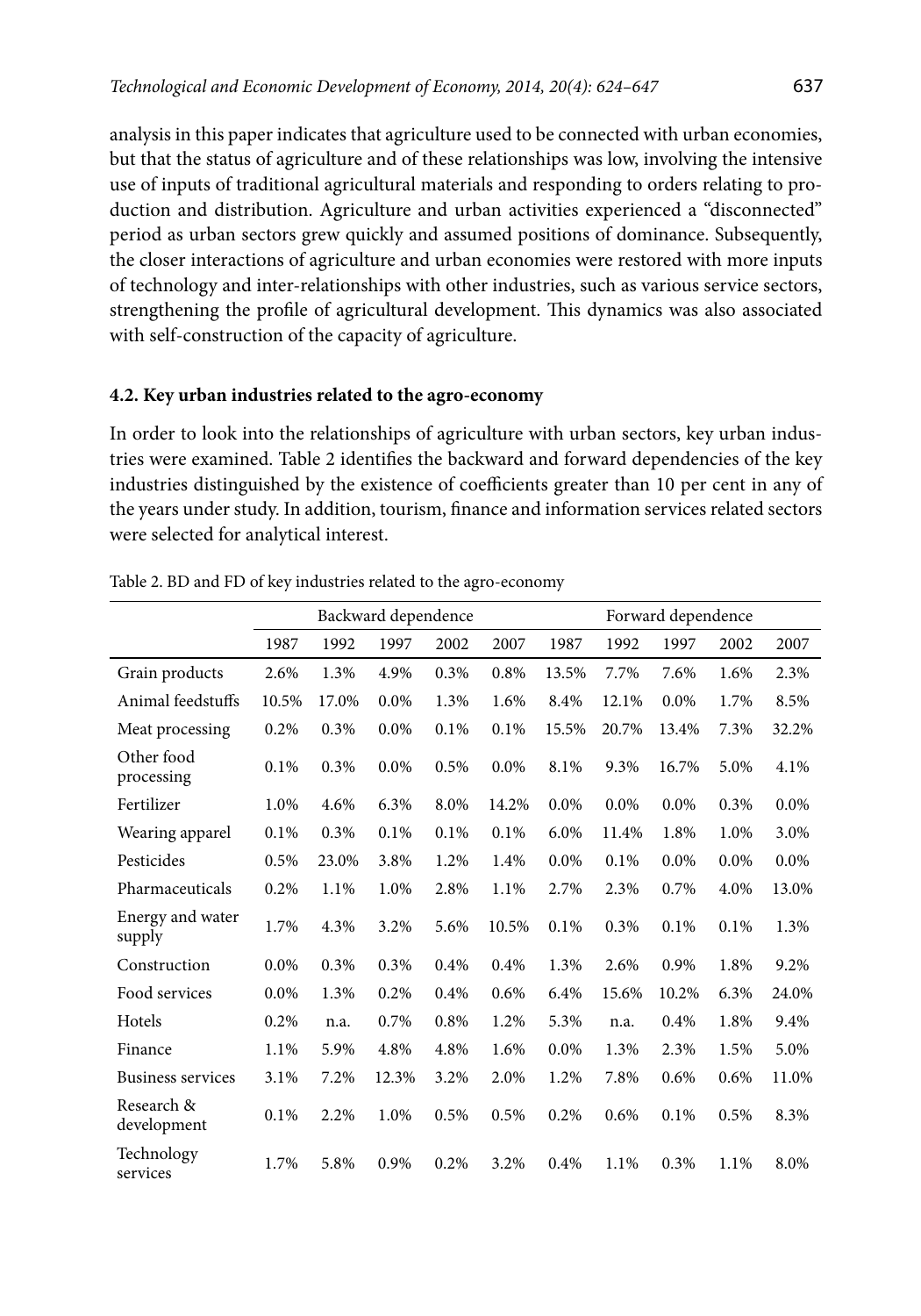|                              | Backward dependence |      |         |         | Forward dependence |         |      |         |         |       |
|------------------------------|---------------------|------|---------|---------|--------------------|---------|------|---------|---------|-------|
|                              | 1987                | 1992 | 1997    | 2002    | 2007               | 1987    | 1992 | 1997    | 2002    | 2007  |
| Information<br>communication | n.a.                | n.a. | n.a.    | 3.7%    | 1.4%               | n.a.    | n.a. | n.a.    | 1.2%    | 1.7%  |
| Tourism                      | n.a.                | n.a. | $0.0\%$ | $0.0\%$ | $0.0\%$            | n.a.    | n.a. | $0.0\%$ | $0.0\%$ | 3.7%  |
| Health care                  | $0.0\%$             | 1.0% | $0.1\%$ | $0.2\%$ | $0.0\%$            | $0.6\%$ | 1.7% | $0.8\%$ | 1.5%    | 19.4% |

*Continued Table 2*

Notes: Staple food and animal feed were separate in 1987, 1992, 2002 and 2007 but aggregate in 1997. The figure was the sum of the 2 sectors accordingly.

Table 2 indicates that agriculture has stronger forward linkages than backward linkages for the selected key urban industries. Regarding backward linkages, the important sectors shifted from food processing related sectors such as Grain Products (GP), Animal Feedstuffs (AF) and Pesticides to Energy and Water Supply (EWS). The backward dependence of agriculture on pesticides was very high in 1992 (23.0 per cent), when in order to improve agricultural productivity, pesticides were introduced and intensively used. High dependence was also due to the fact that at the start of the 1990s the price of pesticides was high as the market economy was just being established in urban areas. However, in the mid-1990s, with the gradual promotion of organic agriculture, pesticide use ceased to be encouraged, as falling backward dependence figure from 1997 onwards indicate. The same reasoning applies to the high backward dependence on animal feedstuffs during the period 1987–1992. By 1997 the backward dependence indicator had fallen sharply reflecting the increasing import of animal feedstuffs and the fact that the absence of favourable government policies for the animal feed industry.

As the years passed, agricultural production consumed much more water, electricity, and other energy sources, due to increased use of cultivation and irrigation machinery. The [mechanical power](dict://key.0895DFE8DB67F9409DB285590D870EDD/mechanical power) used for agriculture increases from 9 kwh/ha to 14 kwh/ha (Beijing Statistical Bureau 2010). As a result, the backward dependence on EWS reached as high as 10.5 per cent in 2007.<sup>3</sup> The agricultural sector had a backward dependence of 12.3 per cent on Business Services in 1997, demonstrating that the trading of food and related transactions were dramatically stimulated. The high values for backward dependence on Research & Development (R&D) and Technology Services (TS) in 1992 were largely due to government support and inputs to improve agricultural productivity. The high 2007 value for TS reflected the fact that urban economic sectors provided increased technical backup for agriculture as well as Information and Communications (IC) inputs.

As regards forward linkages, the agro-economy was closely related to food processing. The forward dependencies of food processing related sectors were generally high during 1987–1992, reflecting the role of the state monopoly for the purchasing and selling of food. The high 2007 value for Meat Processing (MP) (32 per cent) was indicative of the increase

<sup>3</sup> Currently, about one-third of the water consumption of the city is accounted for by the agricultural sector (Yang *et al.* 2013)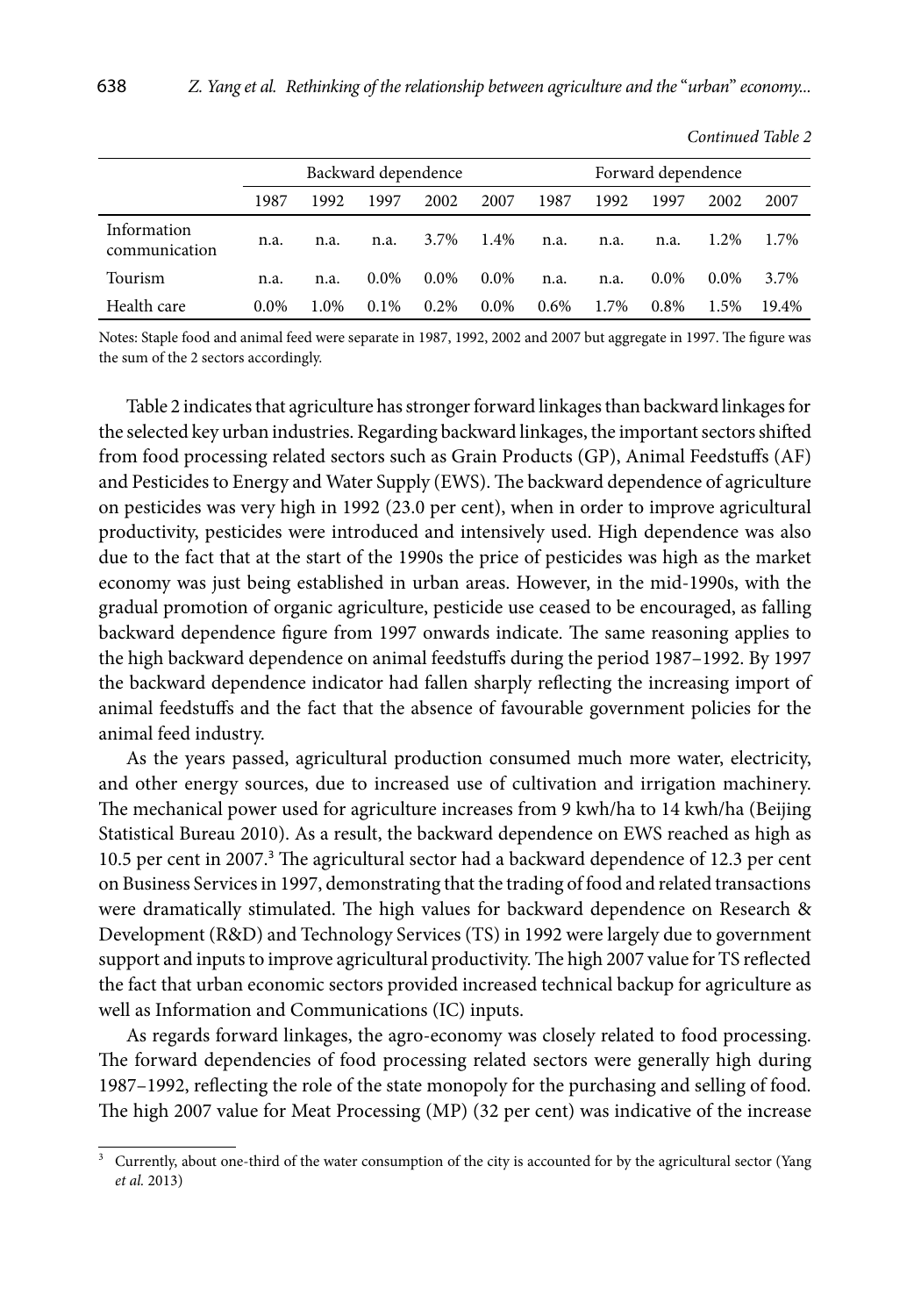in meat consumption of citizens with higher income. Increased income was also reflected in Food Services (FS), whose index stood at 24 per cent in 2007, having increased from 15.6 per cent in 1992. FS had a relatively low value of 6.3 per cent in 2002, largely due to the surplus supply of produce from both Beijing and other regions.

The forward linkages also reflect some of the characteristics of the urban growth process. For example, the agro-economy had an 11.4 per cent dependence on Wearing Apparel in 1992 when the textile industry was an important urban sector. In 2007, however, it had much closer forward relations with Pharmaceuticals (13.0 per cent), Construction (9.2 per cent), Hotels (9.4 per cent), Business services (11.0 per cent), R & D (8.3 per cent), TS (8.0 per cent) and Health Care (19.4 per cent). All of these sectors are important contemporary and emerging sectors in Beijing. There are also clear signs that the agro-economy increasingly interacts with Tourism and Finance with forward dependencies of 3.7 per cent and 5.0 per cent respectively in 2007. The foregoing trends reflect the fact that Beijing's agro-economy is increasingly being driven by, and is increasingly pursuing, qualitative rather than quantitative development alone.

Past trends in backward and forward dependencies suggest that the economic relationship between rural and urban sectors is likely to continue to reshape itself in response to changing conditions and interactions with urban sectors. The continuing increases in agricultural production costs and product prices will push agriculture to become more "localised". Earlier models of development that favoured the high quantity production of low value goods are fading in importance. Urbanisation is a key driver of these changes, as it is associated with more accessible technology and information services, frequent trading of agricultural goods (under conditions of better information), and increasing demand for high-quality food and agro-services as a result of the transformation of urban lifestyles. As a consequence of changes of this kind in context and demand, some agro industries, such as horticulture and flower growing, agro-finance, agro research & development and agro-services, are likely to experience rapid growth.

## **4.3. Internal relationships of agro-economy**

Table 3 records the average backward and forward dependencies within agro-sectors. Similar to the SDA, these indicators also increased, implying that internal agricultural chains were strengthened over the study period. Before 1992 average internal linkages were very limited. The reason why was that agricultural production was still primarily arranged in accordance with government orders, under the planned economy system, which minimized the need for internal supply-demand linkages within the agro-economy. The situation changed dramatically as market mechanisms came to play an increasingly dominant role in agricultural production and distribution.

Within the agro-economy, the crops and livestock play a crucial role on the backward side and livestock on the forward. This situation has prevailed since 1997. As Table 4 shows, in 2007, the input of crops affects 60.2 per cent, and the demand of livestock affects 72.6 per cent, of agro-economy output. These two sectors are the key drivers of agricultural growth (Fig. 5). Agro-services are emerging as another important internal sector of agriculture, but at a low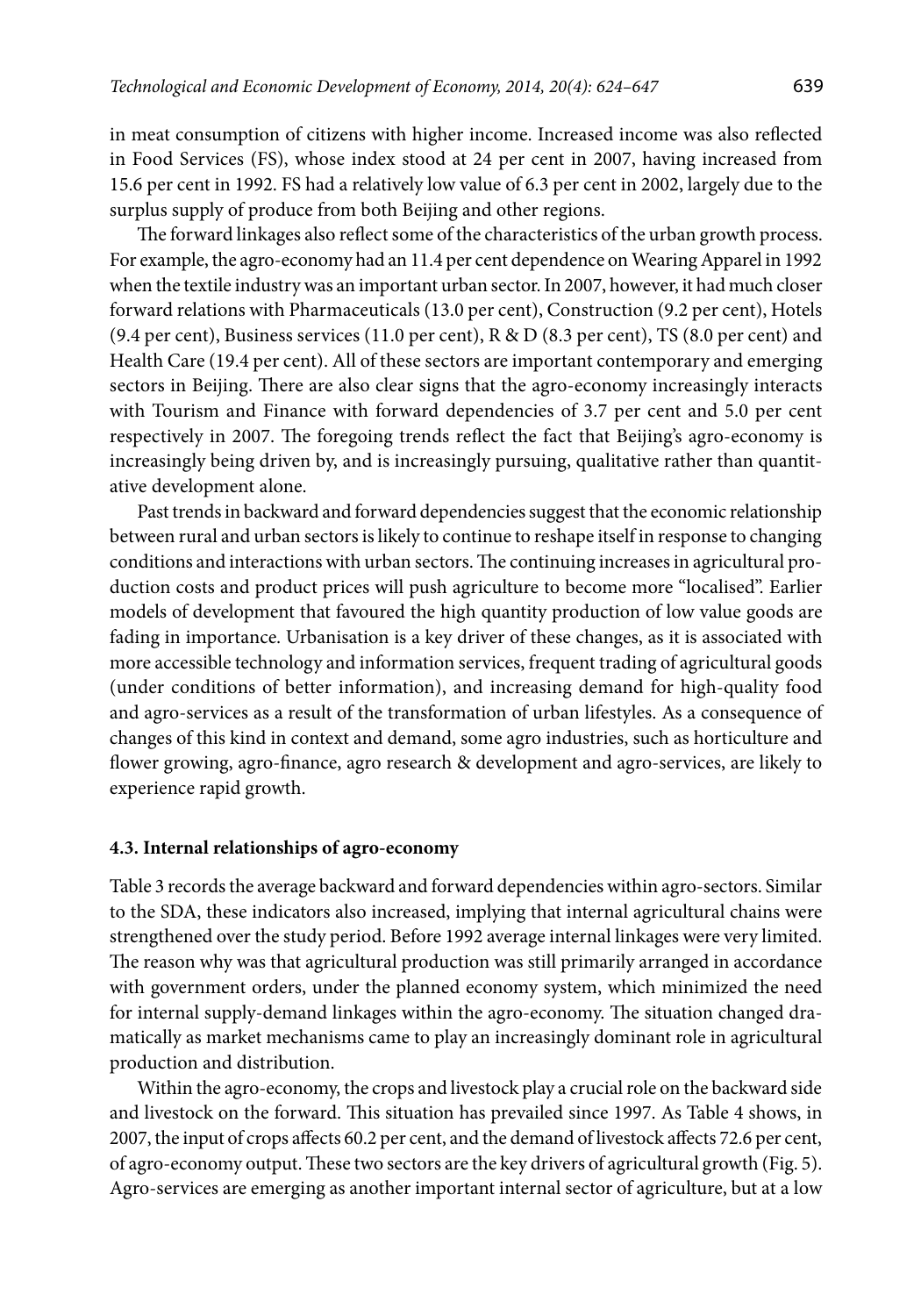|      | Average internal backward linkages | Average internal forward linkages |
|------|------------------------------------|-----------------------------------|
| 1987 | 2%                                 | 2%                                |
| 1992 | 2%                                 | 3%                                |
| 1997 | 7%                                 | 7%                                |
| 2002 | 13%                                | 10%                               |
| 2007 | 17%                                | 26%                               |

Table 3. Average internal linkages of the agro-economy

Table 4. Internal linkages of the agro-economy in Beijing in 2007

|               | Internal backward linkage | Internal forward linkage |
|---------------|---------------------------|--------------------------|
| Crops         | 60.2%                     | 36.5%                    |
| Forestry      | 4.1%                      | 8.9%                     |
| Livestock     | 18.1%                     | 72.6%                    |
| Fishery       | 0.1%                      | 2.2%                     |
| Agro-services | 4.9%                      | 8.0%                     |



Fig. 5. Output value of agro-sectors in Beijing

level. As indicated in Fig. 5, no official data was collected for agro-services until 2003, while the output value is tended to fall slightly with a recent upturn. This relatively low output value indicates that agro-services still have a relatively small influence on the agroeconomy, although it may increase with further urban development. This analysis of internal linkages is important in that it provides an understanding of the internal flows within the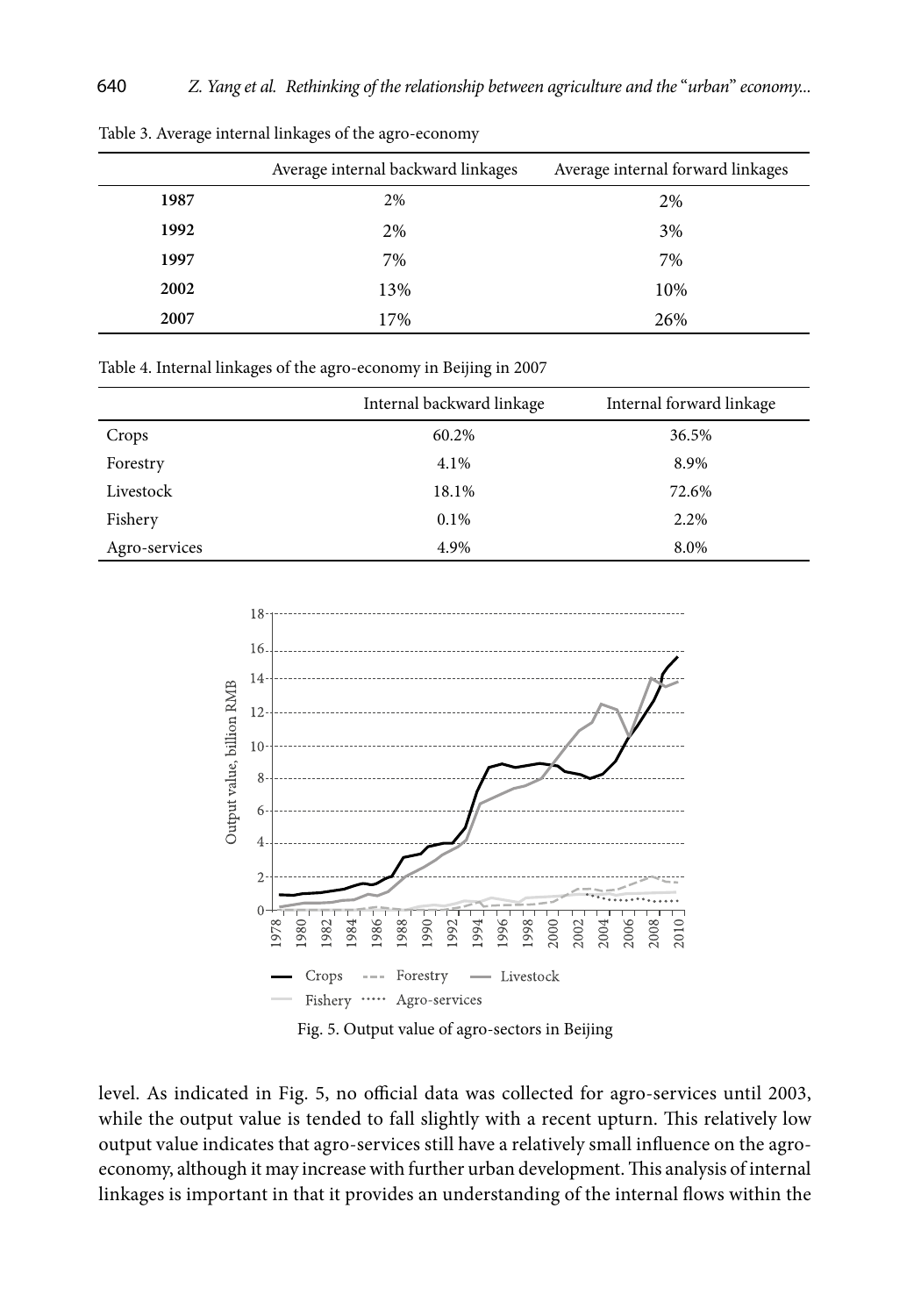agro-economy. It suggests that in economic terms incentive measures may have a greater impact if they target significant sectors such as crops, livestock and (maybe) agro-services.

#### **Conclusions**

The paper has analysed the relationship of agriculture with urban economies by utilizing a method based on hypothetical extractions of Input-Output (I-O) tables. The method is applied to a case study of Beijing, covering the period 1982–2007. The empirical results show the changing of the dependence of agriculture on urban sectors. In the planned economy period, agriculture was connected with urban sectors at a relatively low level with relationships centred on intensive inputs of agricultural materials and policy orders. These connections were at first gradually broken as urban economic activities came to dominate the overall development process. The relative uncompetitiveness and unattractiveness of agriculture saw the conversion of land to urban uses and decline in relative importance. Agriculture has however re-structured and re-positioned itself with the development of the urban market, the use of technological inputs, self-upgrading of management structures and methods and policy support and aids. Through these changes agriculture re-connected with urban economies but at a higher level. During this process, the capacity of agriculture was also strengthened. This more sophisticated and higher-level articulation of agriculture with urban activities, which was embodied in Beijing as new forms of agro-development such as agro-tourism, and the emerging and fast growing of agro-business. These developments drive the transformation of agriculture as a part of urban development.

This research has also identified the key urban sectors intertwined with agricultural development. These sectors, for Beijing, are food processing and food services, construction, pharmaceuticals, tourism, hotels, information and technology services, business services, finance and health care, which all have direct or indirect relationships with agriculture. As the foregoing sectors are all significantly associated with city growth, the strengthening of dependencies will reinforce the linkages between agriculture and urban economies and increasingly integrate agricultural development with the development of the urban system. Policy design should pay attention to the opportunities offered by these synergies by, for example, facilitating the development of horticulture and flower growing, agro-finance, agricultural research & development and agro-services.

This paper also provides a significant perspective from which one can understand the dynamic relationships of agriculture with urban development. The methods used permit a deeper awareness of the complex processes of linkage of agriculture with urban development than commonly used indicators such as GDP or employment. As agro-activity is still the dominant sector in the rural economy of Beijing, 4 and also in the rest of China, an understanding of the relationships and industrial linkages between agricultural and urban sectors can largely approximate to an understanding of the relationships between rural and

<sup>4</sup> Although the rural economy is contemporarily made up of much more than agro-sectors, in China large city administrative areas, such as Beijing, Shanghai, Wuhan and Chengdu, are very large (the average territorial area is over 10,000 km<sup>2</sup>) and include large rural or peri-urban areas, where the agro-economy still predominates in terms of production, employment and the population it supports.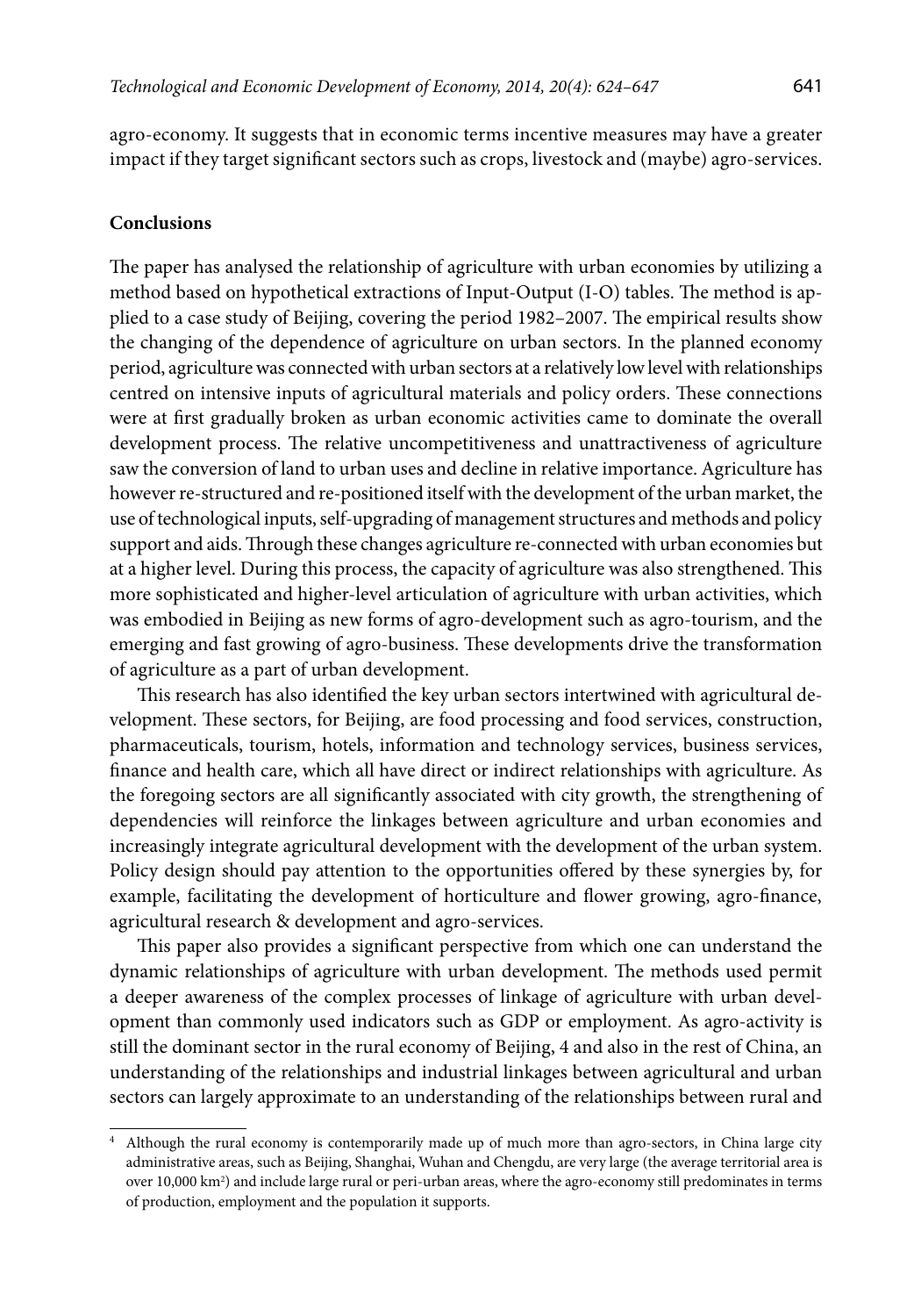urban economies. This research is therefore helpful for examining urban-rural economic relationships and is of value in relation to the design of policies for, for example, integrated urban-rural development.

The research is of course subject to certain limitations. The I-O Table for Beijing used in this study takes into account the intermediate trades within the city region without recording imports from other Chinese regions and/or imports from abroad. The research is therefore focused on local inter-industrial flows. For a complete understanding of agricultural development, imports and exports should be considered, requiring the preparation and exploration of inter-regional (provincial) I-O tables. I-O tables are static, and unable to reflect subtle changes in structure of the economy, other than through periodic comparisons of tables as in this study. More critically, I-O relationships at best reflect the relationship between agriculture and urban sectors. More disaggregated studies are needed in order to assess and understand fully overall rural - urban economic relationships, especially as non-agricultural sectors grow in importance over time in rural areas. Nevertheless, this research can be regarded as first and necessary step in achieving this objective.

### **Acknowledgements**

The research is sponsored by China National Sciences Foundation (Grant No.41371008). The authors also like to thank Dr. Jonas Saparauskas, the Managing Editor of this journal and three anonymous fot their insightful comments and suggestions that have strengthened the pape.

#### **References**

- Adeyemi, A. 2000. Urban agriculture: an abbreviated list of references and resource guide 2000, in *U.S.D.O. Agriculture* (ed.) Beltsville: Alternative Farming Systems Information Center, National Agricultural Library Agricultural Research Service.
- Beijing Statistical Bureau. 2010. *Beijing statistics yearbook*. Beijing: China Statisitc Press.
- Bezemer, D.; Headey, D. 2008. Agriculture, development, and urban bias, *World Development* 36(8): 1342–1364. <http://dx.doi.org/10.1016/j.worlddev.2007.07.001>
- Brauers, W. K. M.; Zavadskas, E. K. 2010. Robustness in the multimoora model: the example of Tanzania, *Transformations in Business* & *Economics* 9(3): 67–83.
- Chen, J.; Hu, B. 1994. The ternary economic structure and transfer of surplux rural labor in china, *Economic Studies* (4): 16–18.
- Clark, J. 2006. The institutional limits to multifunctional agriculture: subnational governance and regional systems of innovation, *Environment and Planning C: Government and Policy* 24(3): 331–349. <http://dx.doi.org/10.1068/c053>
- Clements, B. J. 1990. On the decomposition and normalization of interindustry linkages, *Economics Letters* 33(4): 337–340. [http://dx.doi.org/10.1016/0165-1765\(90\)90084-E](http://dx.doi.org/10.1016/0165-1765(90)90084-E)
- Dietzenbacher, E.; Van Der Linden, J. A. 1997. Sectoral and spatial linkages in the EC production structure, *Journal of Regional Science* 37(2): 235–257.<http://dx.doi.org/10.1111/0022-4146.00053>
- Donald, B.; Blay-Palmer, A. 2006. The urban creative-food economy: producing food for the urban elite or social inclusion opportunity?, *Environment and Planning A* 38(10): 1901–1920. <http://dx.doi.org/10.1068/a37262>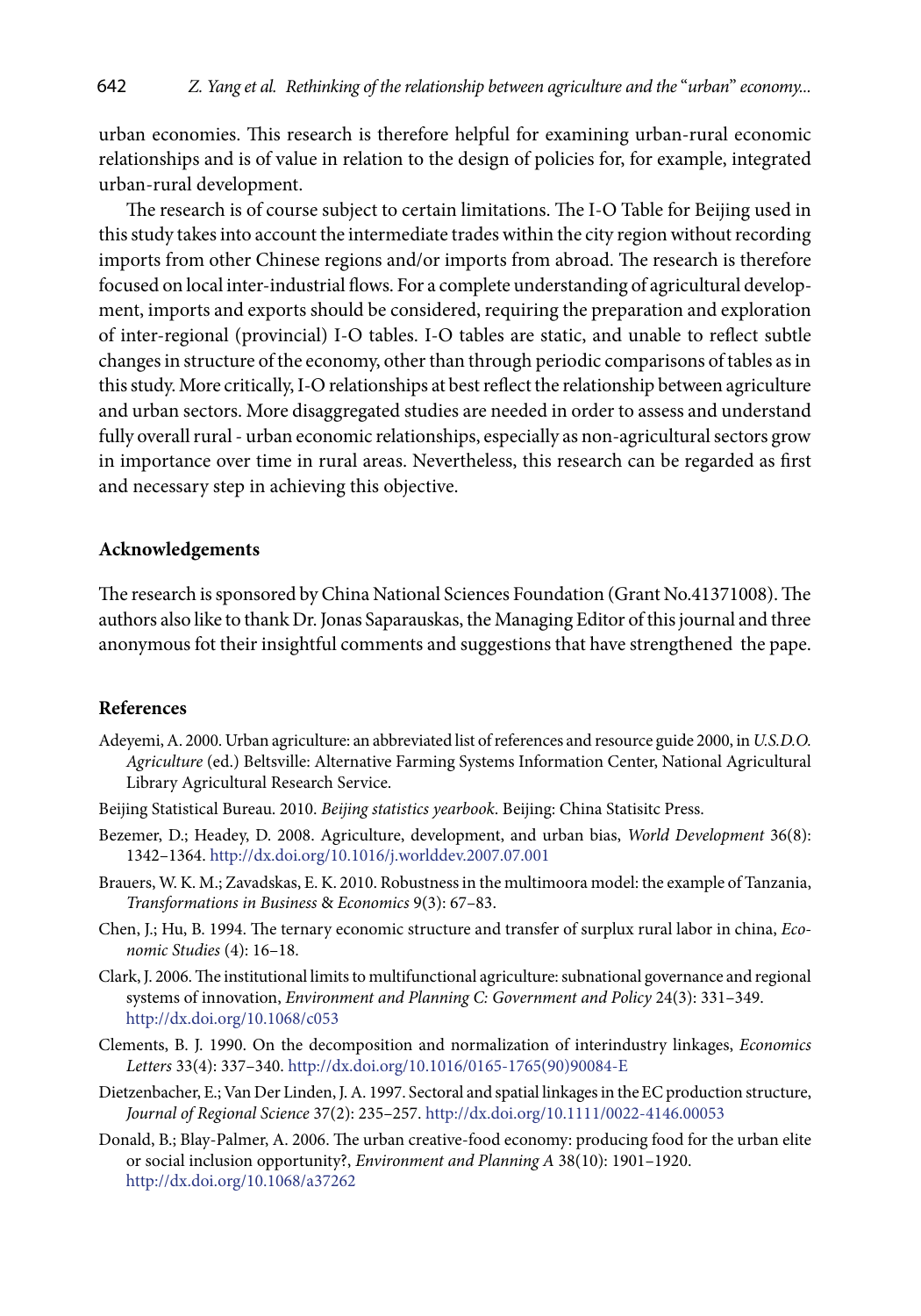- Evans, N. 2010. Multifunctional agriculture: a transition theory perspective, *Journal of Rural Studies*  26(1): 81–82.<http://dx.doi.org/10.1016/j.jrurstud.2009.10.001>
- FAO. 2007. *Profitability and sustainability of urban and peri-urban agriculture*. Rome.
- Goodman, D. 2004. Rural europe redux? Reflections on alternative agro-food networks and paradigm change, *Sociologia Ruralis* 44(1): 3–16. <http://dx.doi.org/10.1111/j.1467-9523.2004.00258.x>
- Guerra, A.-I.; Sancho, F. 2010. Measuring energy linkages with the hypothetical extraction method: an application to spain, *Energy Economics* 32(4): 831–837. <http://dx.doi.org/10.1016/j.eneco.2009.10.017>
- Heimler, A. 1991. Linkages and vertical integration in the chinese economy, *The Review of Economics and Statistics* 73(2): 261–267. <http://dx.doi.org/10.2307/2109516>
- Higgins, B. 1956. The "dualistic theory" of underdeveloped areas, *Economic Development and Cultural Change* 4(2): 99–115. <http://dx.doi.org/10.1086/449706>
- Hirschman, A. 1958. *The strategy of economic development.* New York: W. W. Norton.
- Hoggart, K.; Paniagua, A. 2001. What rural restructuring?, *Journal of Rural Studies* 17(1): 41–62. [http://dx.doi.org/10.1016/S0743-0167\(00\)00036-X](http://dx.doi.org/10.1016/S0743-0167(00)00036-X)
- Holmes, J. 2006. Impulses towards a multifunctional transition in rural Australia: gaps in the research agenda, *Journal of Rural Studies* 22(2): 142–160. <http://dx.doi.org/10.1016/j.jrurstud.2005.08.006>
- Holmes, J. 2009. Comment: agency in facilitating the transition to a multifunctional countryside, *Journal of Rural Studies* 25(2): 248–249. <http://dx.doi.org/10.1016/j.jrurstud.2009.02.001>
- Hong, Y. 1997. Structural adjustment on the condition of buyer's market, *China Industrial Economy* (8): 10–14.
- Kay, D. L.; Pratt, J. E.; Warner, M. E. 2007. Role of services in regional economy growth, *Growth* & *Change*  38(3): 419–442. <http://dx.doi.org/10.1111/j.1468-2257.2007.00377.x>
- Li, J. 2010. Rethinking to the rupture of urban and rural social structure and population adverse selection, *Population Journal* (1).
- Liu, J.; Chen, J.; Fang, S.; Li, Q. 2008. Chinese agricultural policies in thirty years and analysis on the effects, *China Population, Resources* & *Environment* 18(5): 1–6.
- Liu, P.; Zhang, X. 2011. Investigation into evaluation of agriculture informatization level based on twotuple, *Technological and Economic Development of Economy* 17(1): 74–86. <http://dx.doi.org/10.3846/13928619.2011.554007>
- Markey, S.; Halseth, G.; Manson, D. 2008. Challenging the inevitability of rural decline: advancing the policy of place in Northern British Columbia, *Journal of Rural Studies* 24(4): 409–421. <http://dx.doi.org/10.1016/j.jrurstud.2008.03.012>
- Marsden, T.; Banks, J.; Bristow, G. 2002. The social management of rural nature: understanding agrarian-based rural development, *Environment and Planning A* 34(5): 809–825. <http://dx.doi.org/10.1068/a3427>
- Marsden, T.; Murdoch, J.; Morgan, K. 1999. Sustainable agriculture, food supply chains and regional development: editorial introduction, *International Planning Studies* 4(3): 295–301. <http://dx.doi.org/10.1016/j.landusepol.2010.09.004>
- Mawois, M.; Aubry, C.; Le Bail, M. 2011. Can farmers extend their cultivation areas in urban agriculture? A contribution from agronomic analysis of market gardening systems around Mahajanga (Madagascar), *Land Use Policy* 28(2): 434–445. <http://dx.doi.org/10.1016/j.landusepol.2010.09.004>
- Meijerink, G.; Roza, P. 2007. *The role of agriculture in economic development.* Wageningen.
- Miller, R. E.; Lahr, M. L. 2001. A taxonomy of extractions, in M. L. Lahr (Ed.). *Regional science perspectives in economic analysis.* Elsevier Science, 407–441.
- Miyazawa, K. 1976. *Input-output analysis and the structure of income distribution.* Berlin, Heidelberg, NewYork: Springer-Verlag.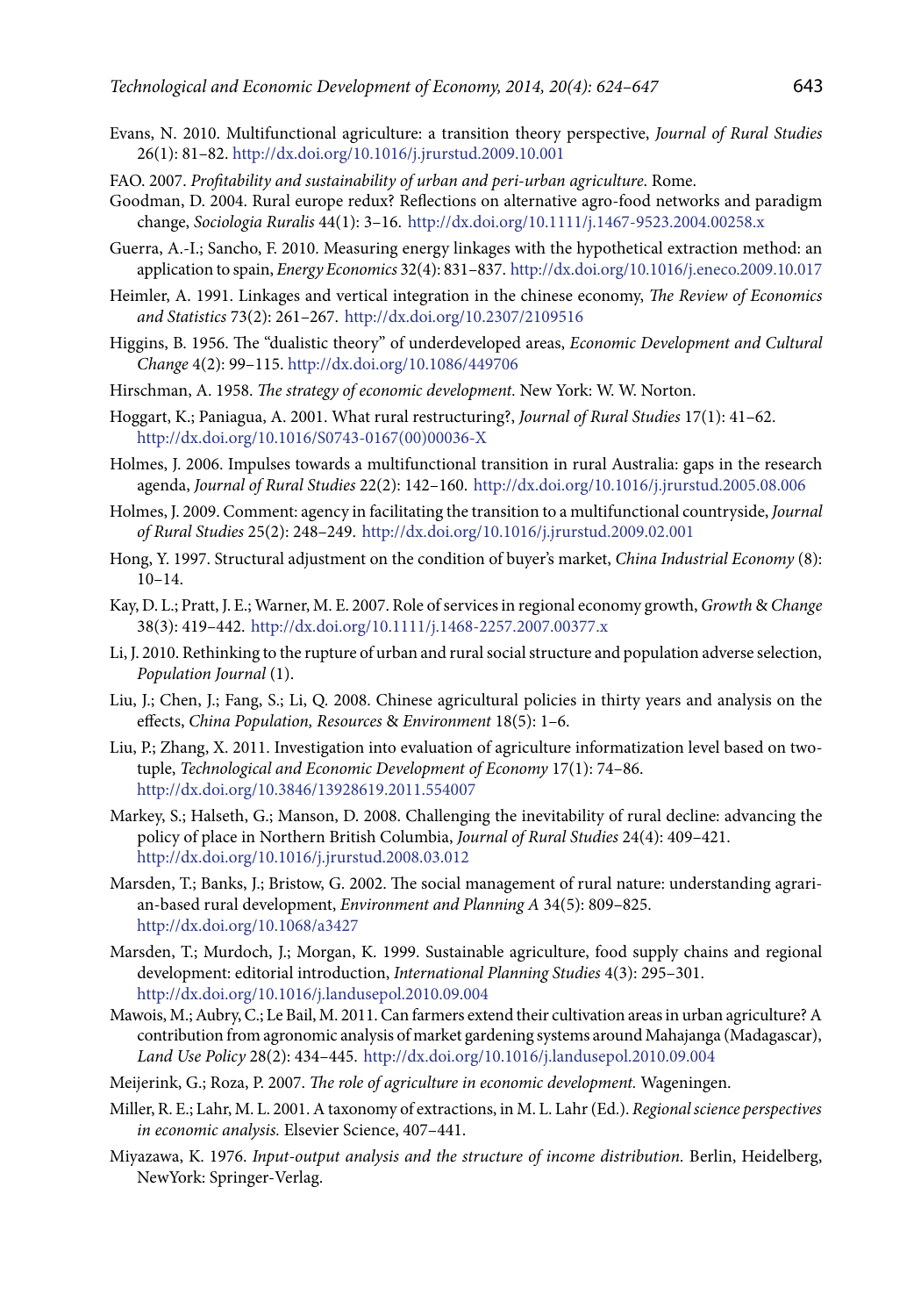- Morgan, S. L.; Marsden, T.; Miele, M.; Morley, A. 2010. Agricultural multifunctionality and farmers' entrepreneurial skills: a study of tuscan and welsh farmers, *Journal of Rural Studies* 26(2): 116–129. <http://dx.doi.org/10.1016/j.jrurstud.2009.09.002>
- Mougeot, L. J. A. 2006. *Growing better cities: urban agriculture for sustainable development.* Ottawa: IDRC.
- Noguera-Méndez, P.; Semitiel-García, M. 2011. The embeddedness of the agro-food system in the Spanish interindustrial structure, *International Regional Science Review* 34(1): 34–74. <http://dx.doi.org/10.1177/0160017610387295>
- OECD. 1996. *Territorial indicators of employment: focusing on rural developmen*t. Organization for Economic Co-operation and Development, Paris.
- Ortiz-Miranda, D.; Pérez, O. M. M.; Faus, A. M. M. 2010. Innovative strategies of agricultural cooperatives in the framework of the new rural development paradigms: the case of the region of Valencia (Spain), *Environment and Planning A* 42(3): 661–677. <http://dx.doi.org/10.1068/a42168>
- Rutten, R.; Boekema, F. 2007. Regional social capital: embeddedness, innovation networks and regional economic development, *Technological Forecasting and Social Change* 74(9): 1834–1846. <http://dx.doi.org/10.1016/j.techfore.2007.05.012>
- Sonis, M.; Guilhoto, J. J. M.; Hewings, G. J. D.; Martins, E. B. 1995. Linkages, key sectors, and structural change: some new perspectives, *The Developing Economies* 33(3): 243–246. <http://dx.doi.org/10.1111/j.1746-1049.1995.tb00716.x>
- Strassert, G. 1968. Zur bestimmung strategischer sektoren mit hilfe von input-output modellen, *Jachrbucher fur Nationaloekonomie und Statistik* 182: 211–215.
- Tacoli, C. 1998. Rural-urban interactions: a guide to the literature, *Environment and Urbanization* 10(1): 147–167. <http://dx.doi.org/10.1177/095624789801000105>
- Temurshoev, U. 2010. Identifying optimal sector groupings with the hypothetical extraction method, *Journal of Regional Science* 50(4): 872–890. <http://dx.doi.org/10.1111/j.1467-9787.2010.00678.x>
- Wilson, G. A. 2007. *Multifunctional agriculture: a transition theory perspective*. CABI Publishing. <http://dx.doi.org/10.1079/9781845932565.0000>
- Wilson, G. A. 2008. From "weak" to "strong" multifunctionality. Conceptualising farm-level multifunctional transitional pathways, *Journal of Rural Studies* 24(3): 367–383. <http://dx.doi.org/10.1016/j.jrurstud.2007.12.010>
- Winter, M. 2003. Embeddedness, the new food economy and defensive localism, *Journal of Rural Studies*  19(1): 23–32. [http://dx.doi.org/10.1016/S0743-0167\(02\)00053-0](http://dx.doi.org/10.1016/S0743-0167(02)00053-0)
- Winter, M. 2005. Geographies of food: agro-food geographies food, nature, farmers and agency, *Progress in Human Geography* 29(5): 609–617. <http://dx.doi.org/10.1191/0309132505ph571pr>
- Yang, Z.; Cai, J.; Sliuzas, R. 2010. Agro-tourism enterprises as a form of multi-functional urban agriculture for peri-urban development in China, *Habitat International* 34(4): 374–385. <http://dx.doi.org/10.1016/j.habitatint.2009.11.002>
- Yang, Z.; Cai, J.; Ottens, H. F. L.; Sliuzas, R. 2013. Beijing, *Cities* 31: 491–506. <http://dx.doi.org/10.1016/j.cities.2011.07.007>
- Zhou, L. 2010. State owned market economy and rural finance in China, *Chinese Economy* [online], [cited 31 August 2010]. Available from Internet: [http://118.145.4.123/cms/html/zazhi/2010nian6yuekan/](http://118.145.4.123/cms/html/zazhi/2010nian6yuekan/chanye/2010/0630/715.html) [chanye/2010/0630/715.html](http://118.145.4.123/cms/html/zazhi/2010nian6yuekan/chanye/2010/0630/715.html)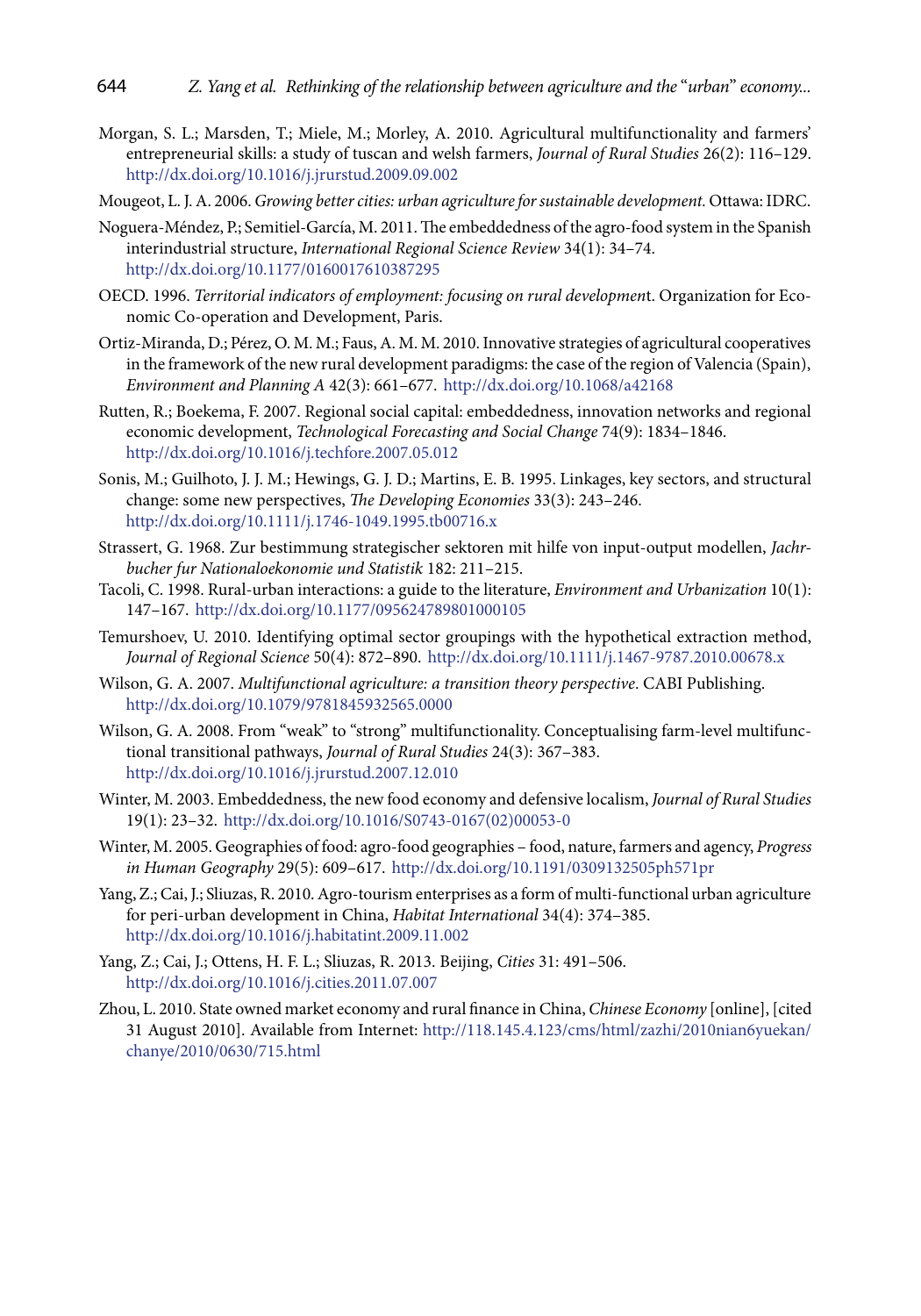# **Appendix: Proving that the forward and backward self-dependence of agriculture is equal**

Following the analysis in the methodology section, the n-sector I-O input coefficient matrix can be partitioned into **m** agricultural sectors, and **r** non-agricultural sectors  $k + 1, ..., n$ . That is,

$$
P = \begin{pmatrix} P_{mm} & P_{mr} \\ P_{rm} & P_{rr} \end{pmatrix}.
$$
 (6)

Final demands (*f*) and gross outputs (*x***)** can be partitioned similarly,

$$
f = \begin{pmatrix} f_m \\ f_r \end{pmatrix} \text{ and } x = \begin{pmatrix} x_m \\ x_r \end{pmatrix}.
$$
 (7)

Applying the matrix decomposition methodology (Sonis *et a*l. (1995)), Leontief 's inverse for this partitioned matrix can be expressed as:

$$
L = (I - P)^{-1} = \begin{pmatrix} I & 0 \\ \Delta_r P_{rm} & I \end{pmatrix} \begin{pmatrix} \Delta_r & 0 \\ 0 & I \end{pmatrix} \begin{pmatrix} I & P_{rm} \\ 0 & I \end{pmatrix} \begin{pmatrix} I & 0 \\ 0 & \Delta_r \end{pmatrix},
$$
(8)

where  $\Delta_r = (I - P_{rr})^{-1}$  and  $\Delta_m = (I - P_{mm} - P_{rr} \Delta_r P_{rm} )^{-1}$ .

Gross output can then be derived as:

$$
x = \begin{pmatrix} x_m \\ x_r \end{pmatrix} = (I - P)^{-1} \begin{pmatrix} f_m \\ f_r \end{pmatrix} = \begin{pmatrix} I & 0 \\ \Delta_r P_{rm} & I \end{pmatrix} \begin{pmatrix} \Delta_m & 0 \\ 0 & I \end{pmatrix} \begin{pmatrix} I & P_{mr} \\ 0 & I \end{pmatrix} \begin{pmatrix} I & 0 \\ 0 & \Delta_r \end{pmatrix} \begin{pmatrix} f_m \\ f_r \end{pmatrix} = \begin{pmatrix} \Delta_m (f_m + P_{mr} \Delta_r f_r) \\ \Delta_r P_{rm} [\Delta_m (f_m + P_{mr} \Delta_r f_r] + f_r \Delta_r \end{pmatrix}.
$$
 (9)

Rearranging terms, equation (7) can be expressed as:

$$
x_m = \Delta_m (f_m + P_{mr}\Delta_r f_r);
$$
  

$$
x_r = \Delta_r P_{rm} [\Delta_m (f_m + P_{mr}\Delta_r f_r)] + \Delta_r f_r = \Delta_r P_{rm} x_m + \Delta_r f_r.
$$
 (10)

When PBD was derived,  $P_{rm} = 0$ . As a result  $\Delta_m = (I - P_{mm})^{-1}$ . Gross output after the extraction for examining the pure backward dependence is:

*x fP f m m m mr r r* =∆ + ∆ ( );

$$
x_{b1} = x_m + x_r = (I - P_{mm})^{-1} (f_m + P_{mr} \Delta_r f_r) + \Delta_r f_r.
$$
 (11)

Further, the TBD can be derived by setting  $P_{rm} = 0$  and  $P_{mm} = 0$ . Then  $\Delta_m = I$ . Gross output after the extraction for examining the total backward dependence is:

$$
x_{b2} = x_m + x_r = f_m + P_{mr} \Delta_r f_r + \Delta_r f_r. \tag{12}
$$

Applying equations  $(2)$ ,  $(4)$ ,  $(10)$ ,  $(11)$  and  $(12)$ , the self dependence matrix of agriculture on backward linkages *SDA*<sub>*R*</sub> can be written as: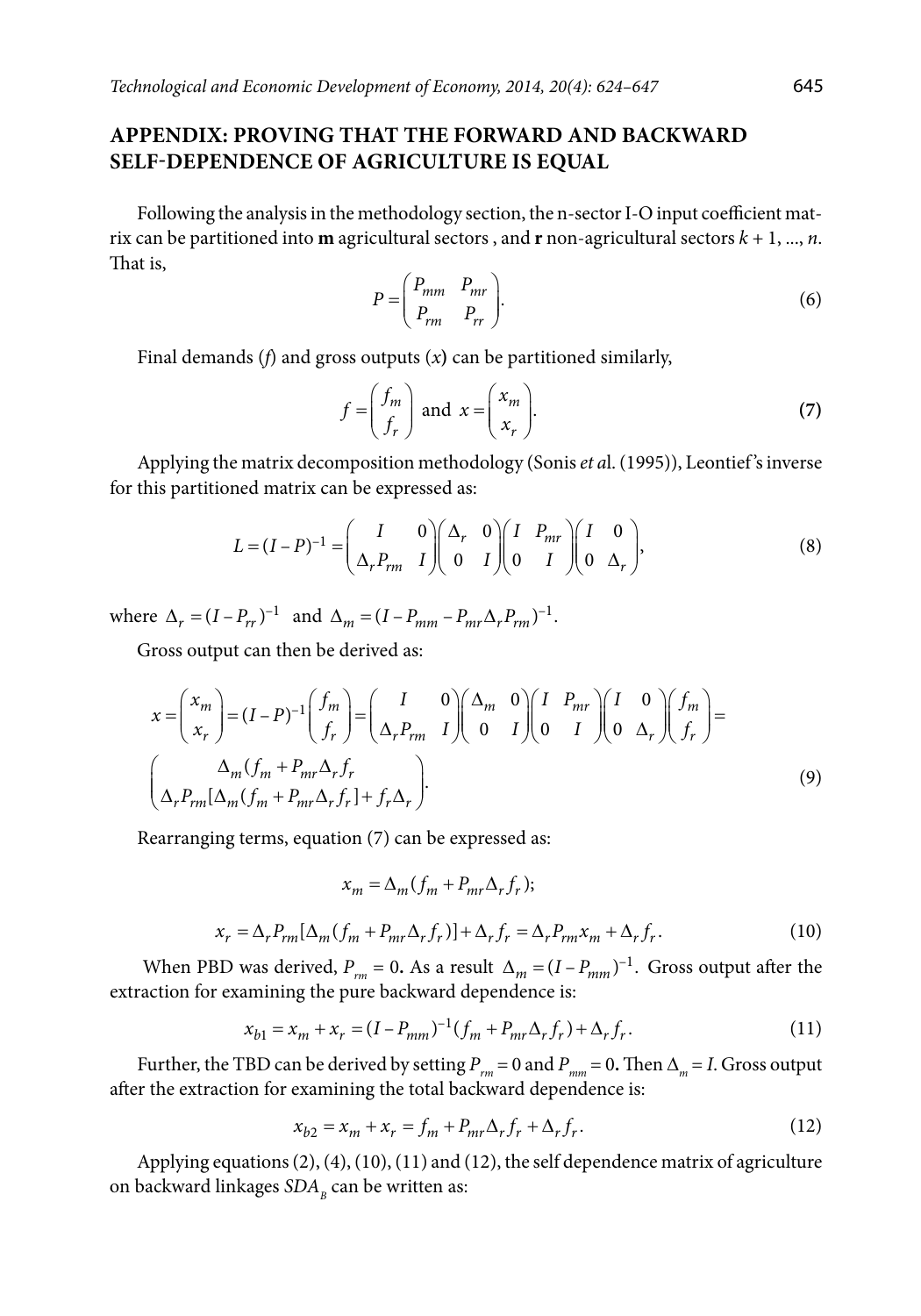$$
SDAB = TBD - PBD = \frac{\left[\left[\left[(x-x)\right]_{b2} - (x-x)\right]_{b1}\right]}{C} \times 100\% =
$$
  

$$
\frac{\left[(x_{b1} - x)\right]_{b2}}{C} \times 100\% = \frac{\left[(I - P_{mm})^{-1}(f_m + P_{mr}\Delta_rf_r) - (f_m + P_{mr}\Delta_rf_r)\right]}{C} \times 100\% =
$$
  

$$
\frac{\left[(x_m - \Delta_m^{-1}x_m) \times 100\% \right]}{C}
$$

Therefore,

$$
SDA_B = i'SDA_B = i'(TBD - PBD) = \frac{[i'x_m - i'\Delta_m^{-1}x_m]}{C} \times 100\%,
$$
\n(13)

where  $i$  is a column vector with  $m$  elements equal to 1.

Similarly, the input coefficient matrix (*S***)** can be partitioned as **m** agricultural sectors, and **r** non-agricultural sectors  $k + 1, ..., n$ :

$$
S = \begin{pmatrix} S_{mm} & S_{mr} \\ S_{rm} & S_{rr} \end{pmatrix} . \tag{14}
$$

By using the matrix decomposition methodology, we can obtain:

$$
(I-S)^{-1} = \begin{pmatrix} I & 0 \ \varphi_r S_{rm} & I \end{pmatrix} \begin{pmatrix} \varphi_m & 0 \\ 0 & I \end{pmatrix} \begin{pmatrix} I & S_{mr} \\ 0 & I \end{pmatrix} \begin{pmatrix} I & 0 \\ 0 & \varphi_r \end{pmatrix},
$$
(15)

where  $\varphi_r = (I - S_{rr})^{-1}$  and  $\varphi_m = (I - S_{mm} - S_{mr} \varphi_r S_{rm} - I)$ .

Then the gross input  $(x')$  can be decomposed as:

$$
x' = (x'_m, x'_r) = (v_m, v_r)(I - S)^{-1} = (v_m, v_r) \begin{pmatrix} I & 0 \ \varphi_r S_{rm} & I \end{pmatrix} \begin{pmatrix} \varphi_m & 0 \ 0 & I \end{pmatrix} \begin{pmatrix} I & S_{rm} \ I & 0 \ 0 & I \end{pmatrix} .
$$
 (16)

In the rearranged matrix, the gross input can be written as:

$$
x'_{m} = (\nu_{m} + \nu_{r}\varphi_{r}S_{rm})\varphi_{m},
$$
  

$$
x_{1}r^{I} = [\nu_{1}m + \nu_{1}r\varphi_{1}rS_{1}rm)\varphi_{1}m]S_{1}mr\varphi_{1}r + \nu_{1}r\varphi_{1}r.
$$
 (17)

To derive *PFD*,  $S_{mr} = 0$ , so that  $\varphi_m = (I - S_{mm})^{-1}$ . Gross input after the extraction for examining the pure forward dependence is:

$$
x'_{f1} = x'_{m} + x'_{r} = (\nu_{m} + \nu_{r} \varphi_{r} S_{rm})(I - S_{mm})^{-1} + \nu_{r} \varphi_{r}.
$$
 (18)

Further, the TFD can be derived by setting  $S_{mr} = 0$  and  $S_{mm} = 0$ . Then  $\varphi_m = 1$ . Gross output after the extraction for examining the total backward dependence is:

$$
x'_{f2} = x'_{m} + x'_{r} = (\nu_{m} + \nu_{r}\varphi_{r}S_{rm}) + \nu_{r}\varphi_{r}.
$$
 (19)

Applying equations (3), (5), (15), (16) and (17), the self dependence matrix of agriculture on backward linkages  $SDA<sub>F</sub>$  can be written as: